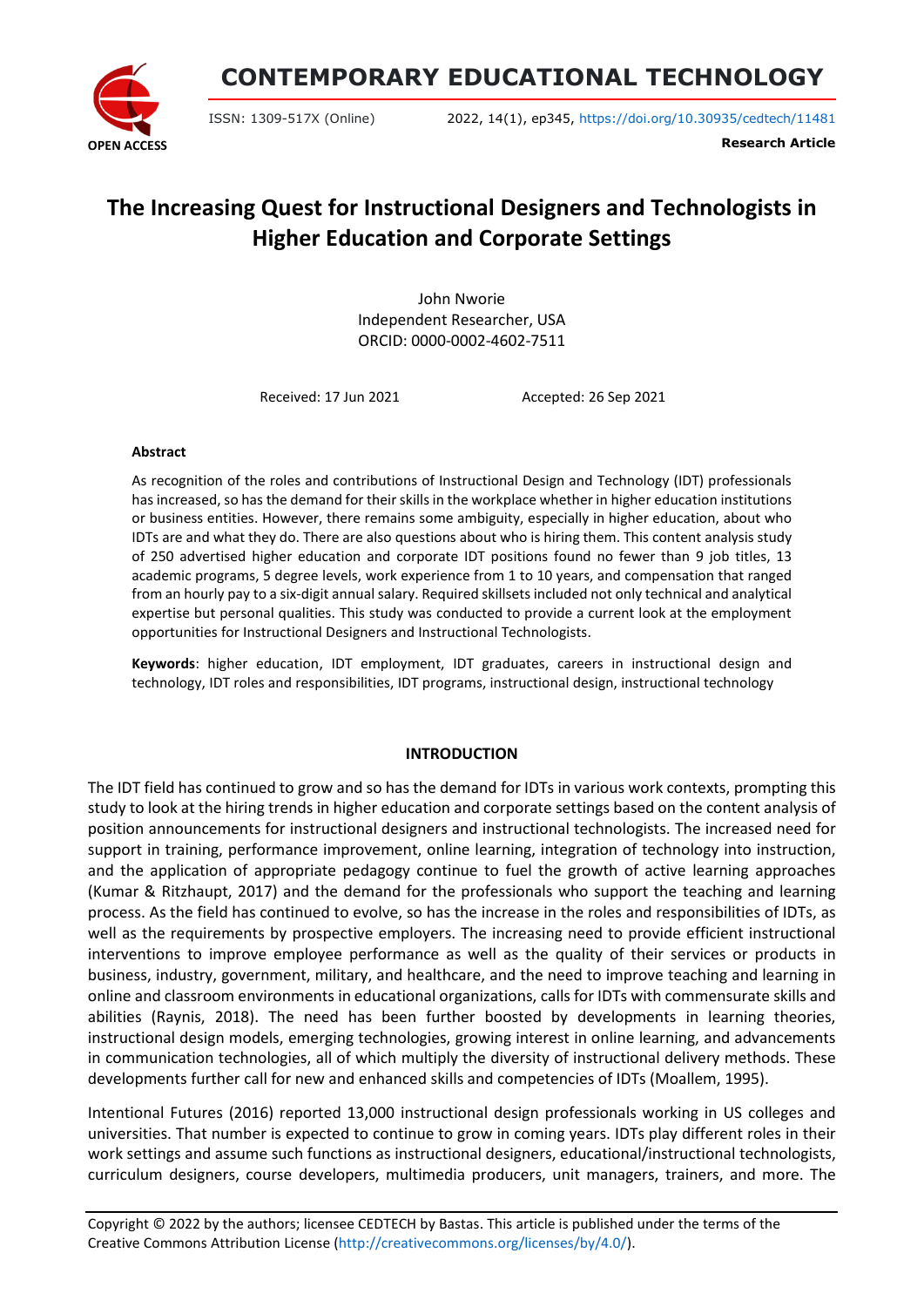literature documents that IDTs varied skill sets are not stagnant. Their knowledge base includes instructional design models and processes, project management, learning theories, pedagogy, multimedia, and technology skills (Ritzhaupt & Kumar, 2015). The roles of IDTs are not restricted to integrating technology and instruction, applying instructional design models, utilization of learning theories, or engaging in course improvement efforts. Other endeavors they engage in include serving on committees, taking up the role of project managers, researching and deploying new technologies and innovations, serving as unit heads, managing budgets, managing schedules, supporting faculty, conducting workshops, and managing professional development events (Kenny et al., 2005).

There is the awareness in higher education of the importance of preparing and supporting faculty in the process of course improvement, integration of technology and pedagogy, and the application of instructional design (Bickerstaff & Cormier, 2015; Chiasson et al., 2015; Elliott et al., 2015). Irlbeck (2011) recognizes IDT as an evolving profession that welcomes some degree of technology expertise, an understanding of the instructional design process, a capacity to communicate, and strong problem-solving skills.

Because of the different preferences and requirements by prospective employers, contextual considerations are encouraged in the preparation and description of roles and clarity on positions for different specific industries (Larson & Lockee, 2009; Sugar et al., 2011; Raynis, 2018). According to Sugar et al. (2011), "the organizational culture within a corporation is radically different than that which is found within a college or university setting" (p. 30). As IDTs are expected to have a plethora of skills to function in their roles, those joining the field are equally expected to demonstrate a variety of competencies if they are to be successful in the field (Ritzhaupt & Martin, 2014).

Higher education has embraced instructional technology as a means of supporting instruction in conventional classroom settings and in delivering online instruction to geographically dispersed learners. This phenomenon has contributed to the increased quest for instructional designers and instructional technologists in higher education. IDTs are considered as specialists who can integrate computer technology with appropriate pedagogies in the delivery of instruction in multiple modalities including online learning, hybrid courses, assessment of student learning, and improved face-to-face instruction. Business, industry, and the military have also found value in the employment of IDTs to create training programs (Raynis, 2018).

Technological innovations introduced in the early 21st century have redefined directions in distance learning and classroom instruction (Sharif & Cho, 2015) and led to the demand for IDTs to support faculty and subject matter experts in the process of improving classroom instruction and turning face-to-face instruction into online courses. The range of their involvement includes development of instructional multimedia; support in the use of electronic grade books, clickers, and course captures; introduction to learning management systems and student learning assessments; and even broader endeavors such as deployment of massive online courses and design of learning spaces. In these various roles, IDTs collaborate with faculty to advance the learning experience of undergraduate students, returning adult learners, and those learning at a distance.

In 2001, Surry and Robinson documented an increase in the demand for instructional designers, instructional technologists, course and curriculum specialists, and a variety of supporting administrative positions. Since that report, there has been a continued and consistent search for professionals in this field. A search of jobposting sites, depending on the specific search terms, will yield hundreds or thousands of position announcements for IDTs and related opportunities such as learning experience designers, instructional developers, learning system designers, and educational technologists.

## **Instructional Design and Instructional Technology**

Ongoing discussions have failed to reach a consensus about how to correctly refer to the instructional designers and instructional technologists in the field and how to refer to the academic programs that prepare them. In position announcements and in work settings, the instructional designers and instructional technologists are also identified by different titles. The study by Raynis (2018) identified different titles that are used for IDTs. The words "Instructional" and "Designer" were found in 78.5% and 83.9%, respectively, of the job titles.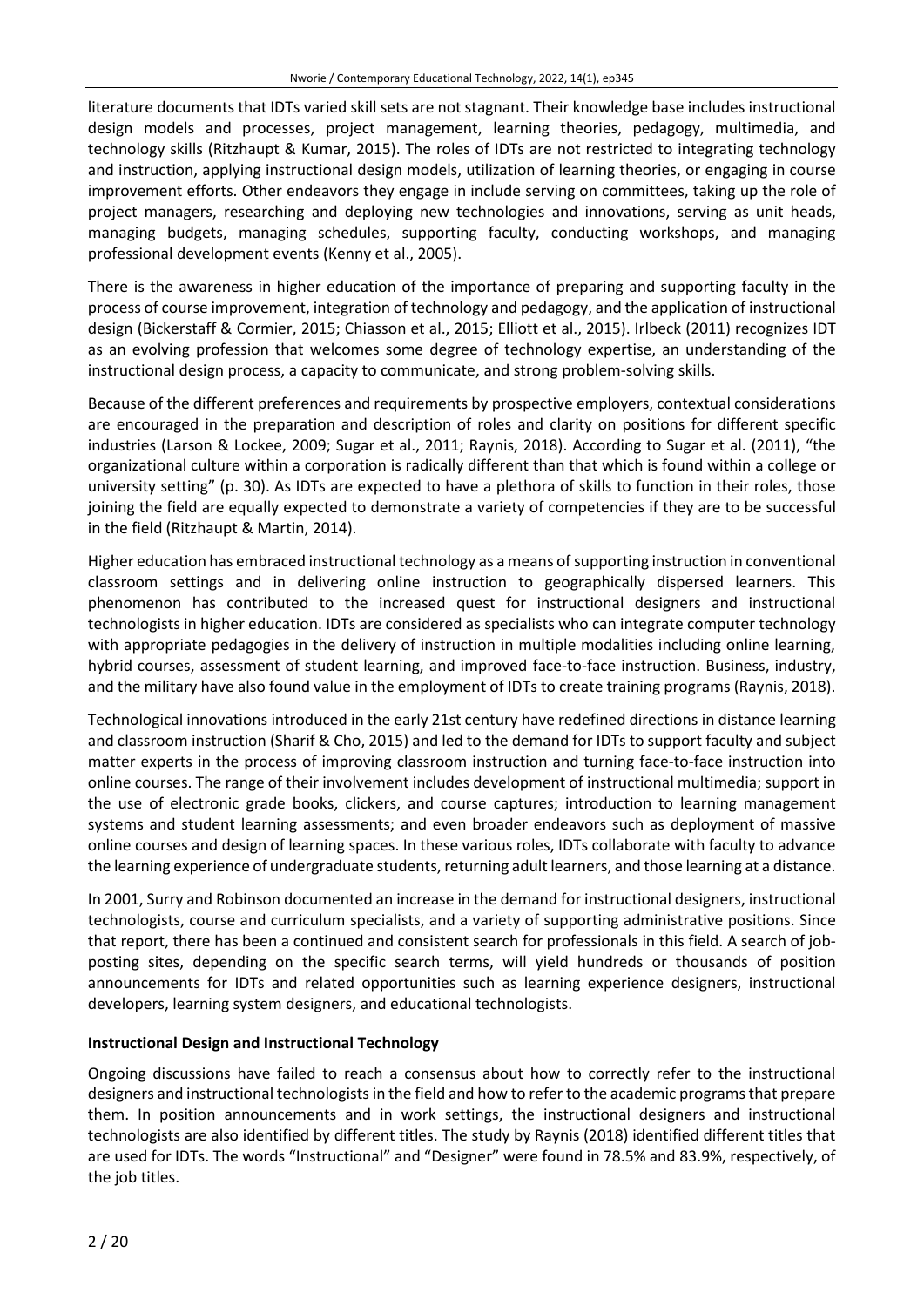As an academic field, "instructional design" has had a long history. While "instructional design" is the most popular term presently used to refer to the field and the instructional design and instructional technology (IDT) practitioners, some ideas have emerged urging a change of name (Da Silva, 2016; Kilgore, 2016; Malamed, 2015). One suggested new term is "Learning Experience Design," which is often shortened to "LX design." One of the arguments for this name change is that it "describes and encompasses current trends in instructional design" (Kilgore, 2016). The titles of IDTs in their different work settings could suggest subtle differences in their job roles, since different work experiences call on different IDT competencies (Hoard et al., 2019) as well as their roles and titles.

In the process of their study titled "A Taxonomy of Instructional Technology Service Positions in Higher Education," Surry and Robinson (2001), found that no consistency existed in the title for IDTs. They then proceeded to categorize the titles based on the stated responsibilities of the positions. In their report, they noted that by doing so they were able to distinguish between an Instructional Technologist and Instructional Designer. They concluded that an Instructional Technologist "helps faculty learn about technology, become proficient with technology, and integrate technology into their teaching," while Instructional Designers engage in wider responsibilities that includes "leading the development of specific instructional products."

Many instructional designers and instructional technologists are often the graduates of the same IDT academic programs and share the same knowledge base but will inevitably wind up working in different settings and performing different roles. Because those roles are often comparable, both practice areas are often listed in job announcements titles as instructional designers, instructional technologists, learning designers, instructional developers, and instructional systems designers, among others.

Individuals with degrees from academic programs outside of IDT or with related on-the-job training or experience are known to have been employed as instructional designers or technologists, in which case the job title may be unique to the employing organization rather than that associated with their academic training or competencies. Beirne and Romanoski (2018) explored the reasons for a growing demand for IDTs and noted that people enter the profession from different fields. The knowledge that there are multiple unregulated paths to a career as an IDT professional led the authors to suggest the need for standardization in the entry into the profession.

The continuing interest and increase in the employment of IDTs prompted this study to document the advertised job titles, the academic and work experience requirements of candidates, the work settings, the skills employers are seeking, and available information on compensation. This will help to create an understanding of the current job market and allay any lingering doubts about the role of IDTs in higher education and other settings (Intentional Futures, 2016).

While there have been previous job announcement analyses focusing on the roles, competencies, places of employment, preparation of IDTs, and experience of IDTs, this study follows along the tradition by investigating the increase in the hiring of IDTs, exploring the competencies sought, and the background of the IDTs. Engaging frequently in studies such as this is essential as the field is constantly evolving, the required skills are increasing, processes employed are changing, and new technologies are being introduced. The continuous analysis of the job announcements could shed more light on new competencies and identify previous work experience required of applicants. The findings can benefit prospective graduates, academic programs, and IDT professionals in the field.

For the purposes of this study, IDT(s) will be used as inclusive terms for Instructional Designers and Instructional Technology practitioners and programs.

## **LITERATURE REVIEW**

The professional field of IDT can be regarded as constantly evolving, dynamic, and complex as it is concerned with different learning theories, emerging pedagogy, rapid developments in technology, a variety of instructional delivery methods, a plethora of instructional design models, diverse learner characteristics, and different demands in a wide array of work environments. The complexities and evolutionary nature of the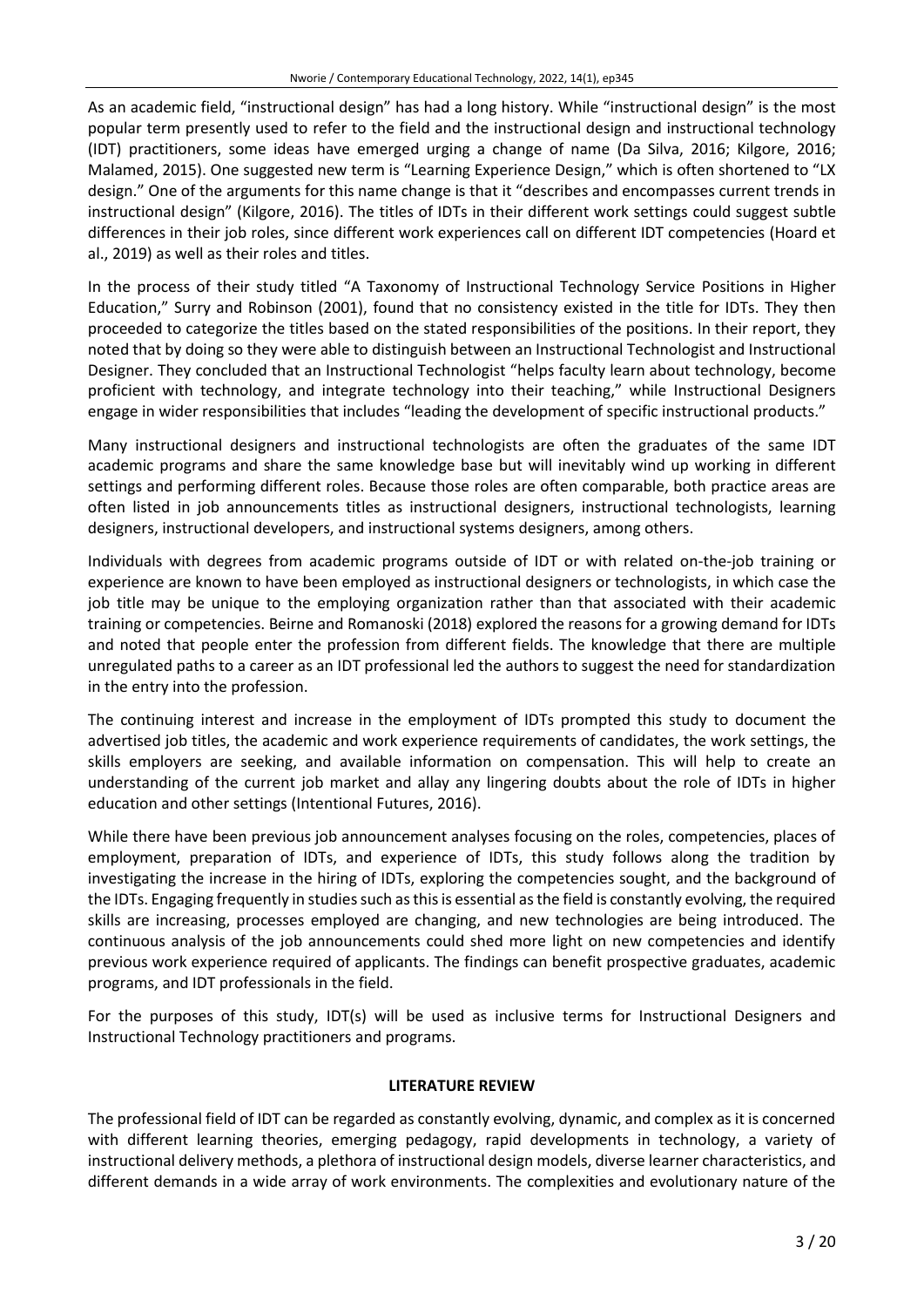field often poses a challenge to IDT faculty about how to prepare their students on the requisite competencies to enable them find employment, and professionals in the field on how to keep abreast of developments to remain relevant in the field or to advance in their career. However, there are resources that help to mitigate the challenges in the preparation provided by academic IDT programs, professional development opportunities offered by professional associations (Ritzhaupt et al., 2020), and researchers have consistently explored the changing roles and responsibilities and evaluated the skills and competencies that are essential for practitioners. The need to continually examine the competencies of IDT professionals is predicated on the expectations of prospective employers (Wang et al., 2021).

Studies have been conducted on the competencies and roles of IDT professionals in the past several years (Daniels et al., 2012; Ritzhaupt & Kumar, 2015; Ritzhaupt & Martin, 2014; Ritzhaupt et al., 2020; Ritzhaupt, Martin et al., 2018; Rowland, 1992). Some of the studies focused on competencies associated with different work settings such as higher education, corporate, government, K-12, and healthcare (Christensen & Osguthorpe, 2004; Cox & Osguthorpe, 2003; Kenny et al., 2005; Kumar & Ritzhaupt, 2017; Litchfield, 2017; Raynis, 2018; Ritzhaupt & Kumar, 2015). Other studies focused on the challenges, constraints, and contextual issues that IDTs face in their places of employment (Gray et al., 2015; Hoard et al., 2017; Stefaniak et al., 2018). Extant research studies conducted to identify IDT roles and competencies have applied different methodologies. A content analysis methodology analyzed the job announcements from various job posting sources(Kang& Ritzhaupt, 2015; Moallem, 1995; Raynis, 2018; Ritzhaupt et al., 2010; Sugar et al. 2012; Wang et al., 2021). Other methodologies used include in-depth interviews, the Delphi method, survey-based research, and mixed method (Irby & Strong, 2015; Kang & Ritzhaupt, 2015; Klein & Kelly, 2018; Ritzhaupt et al., 2010, 2018; Ritzhaupt & Kumar, 2015; Rozitis, 2017; Sugar et al., 2007; Williams van Rooij, 2013).

This diversity of methodologies has enabled researchers approach the identification of the competencies of IDT professionals from multiple angles and document different viewpoints.

In comparing the different research approaches used to examine the roles and competencies of IDTs, content analysis is frequently used in job announcement analysis and seems to be the best approach to identifying the most sought professional competencies in wide-ranging fields (Wang et al., 2021). Wang et al. further assert that the inherent benefit of this approach is the level of data characteristics it presents, as the qualitative nature of a job announcement necessitates that prospective employers use a constrained space to present the skills they are seeking in candidates. The content analysis of job announcement makes it possible to collect a large data base of consistent information in a relatively short period and at minimal expense.

Moallem (1995) conducted a content analysis study to analyze current job announcements in the field of instructional design and technology. The study generated descriptive information that describes the necessary skills and areas of knowledge associated with graduates of instructional design and technology programs. The study examined 150 job announcements that were gathered over three years. The content analysis results were reviewed and categorized to represent the organizations or institutions that advertised the positions. Findings from the study show that job requirements for graduates with master's degrees differ from those with doctoral degrees. There is the expectation that IDT graduates with master's degrees will be knowledgeable about project management and instructional design and development, while holders of doctoral degree are expected to have experience in teaching, conducting research, and writing grants, in addition to maintaining proficiency in instructional design and development. All recipients of graduate degrees are expected to be knowledgeable about computer technology and multimedia production (Moallem, 1995). The results also suggest that while the area of focus for the IDT programs seem to be in instructional design and development, additional electives and internships may be necessary to meet the needs of students with different career interests.

Kang and Ritzhaupt (2015) conducted a job announcement analysis of educational technology professional positions to identify the sought knowledge, skills, and abilities. The study involved a systematic process of collection, documentation, and analysis of 400 job announcements collected from different online job databases for more than five months. Over 150 knowledge, skill, and ability terms were found in those job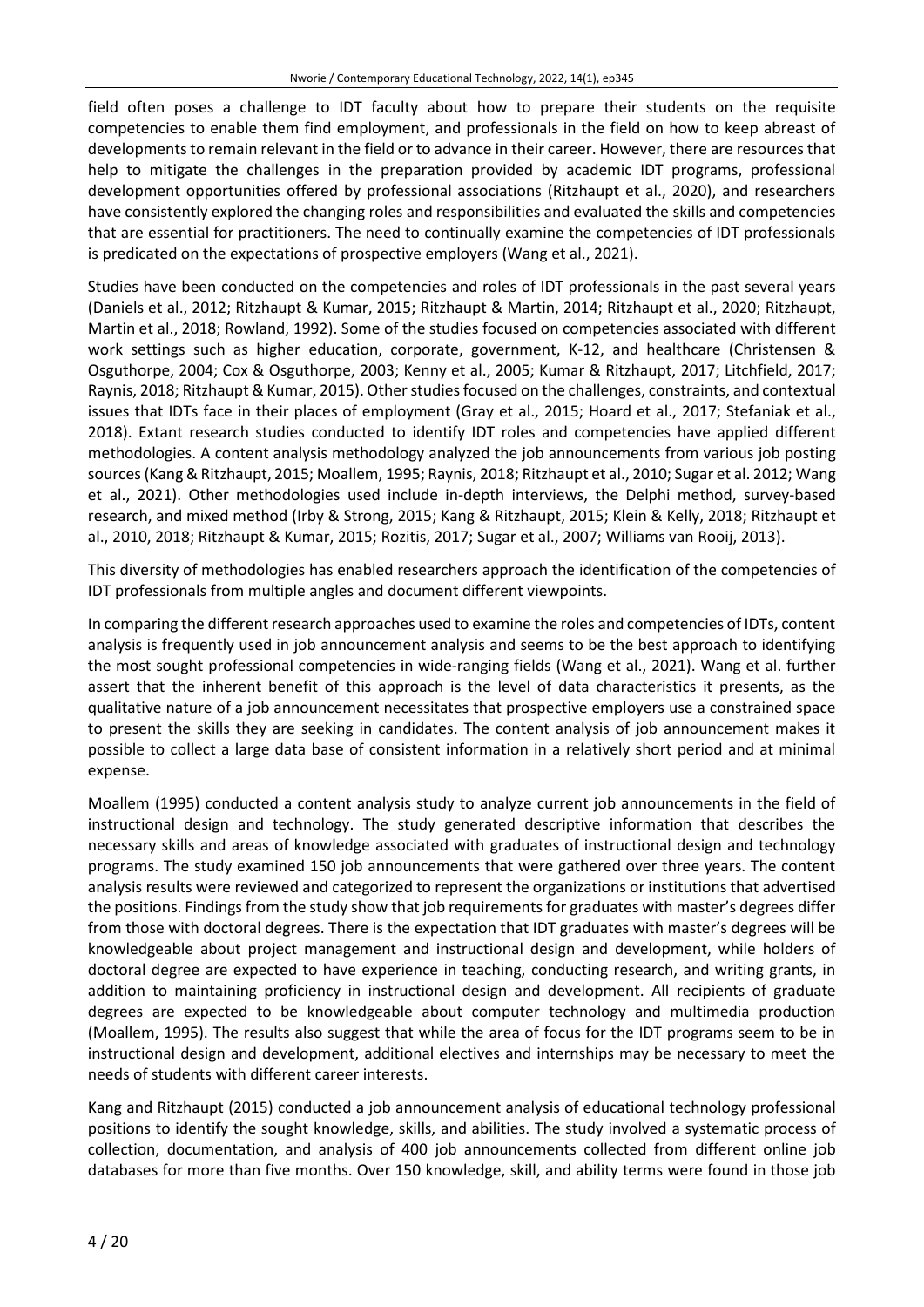announcements. The results of the study strongly demonstrate that in their roles, IDTs are expected to work in a variety of settings with multiple constituents/stakeholders.

A study designed by Ritzhaupt et al. (2018) identified competencies of educational technology professionals in the field. The four phases of the study included analysis of 400 job announcement postings from five relevant databases. The study identified 176 knowledge, skill, and ability (KSA) competencies from the process, which were organized into KSA statements. The findings reported competencies such as instructional design, project management, learning theories, teamwork with diverse stakeholders, and 21st century technology proficiencies.

Klein and Kelly (2018) conducted a job announcement analysis of 393 job announcements collected from [www.simplyhired.com](http://www.simplyhired.com/) and [www.Indeed.com.](http://www.indeed.com/) Following the analysis, they interviewed 20 project managers. From the findings they reported that half of the employers in industry preferred four competencies of IDTs: using e-learning authoring software, effective collaboration, needs analysis, and the foundation of learning theories and principles.

Wang et al. (2021) conducted a study that utilized qualitative and quantitative methodologies to examine job announcements and identify core professional competencies for instructional designers. The researchers collected 1870 job announcements removed 840 incomplete or duplicate entries and used the remaining 1030 job announcements for the study. Essential competencies were found to include soft skills (e.g., a capacity to work with different stakeholders), and technical competencies (e.g., working knowledge of video and audio production). The study presents a glimpse of current knowledge, skills, and abilities of instructional designers in different work contexts.

Employers' expectations regarding the roles and competencies of IDTs were identified in these studies: An ability to stay abreast of developments in learning theories (Ritzhaupt et al., 2010; Ritzhaupt & Martin, 2014). Project management capabilities (Ritzhaupt & Kumar 2015; Ritzhaupt & Martin 2014; Williams van Rooij 2013). Proficiency with technologies, multimedia tools, and learning management systems (Ritzhaupt et al. 2010; Ritzhaupt & Kumar 2015; Ritzhaupt & Martin 2014; Sugar et al., 2012). Working knowledge of instructional design models and processes (Kang & Ritzhaupt 2015; Klein & Kelly, 2018; Ritzhaupt et al. 2010; Ritzhaupt & Martin, 2014). ATD Research (2015) added that strong communication and collaboration skills the ability to "think analytically" are essential IDT skills.

## **Defining Roles and Competencies of IDTs**

Computer-based technology has had a strong and continuing influence on instructional design, social media, mobile learning, online learning, assessment of learning, big data, and analytics. The integration of technologies and pedagogies has changed how teaching and learning has been reshaped to meet the varied needs and preferences of students, many of whom are considered digital natives. Higher education embraced technology in face-to-face classroom teaching, which became widely used in online learning in the 1990s (Chao et al., 2010; Halupa, 2019; Kumar & Ritzhaupt, 2017). There has been a resurgence of interest in the constructivist theory because of its perceived compatibility with emerging technologies(Dawson et al., 2008; Gilakjani et al., 2013). These trends have affected the increase in employment of IDTs and also resulted in changes in their roles and competencies. The benefit of the studies that track IDT competencies and skills is in its ability to inform IDT programs on the preparation of students and enables students to exercise options related to employment opportunities.

According to Beirne and Romanoski (2018), the roles of most IDTs fall within four categories: designing, managing, training, and support. They add that the defined roles of IDTs may vary between institutions and among academic departments and offices within the same institution. These variations are evident in higher education and corporate position (job opening) announcements.

IDTs work in all sectors of the economy including education, industry, business, corporate, government, and non-profit organizations. Most work in business and industry, followed by higher education, consulting, and health care (Klein & Kelly, 2018). Klein and Kelly (2018) identified five primary skills for IDTs: instructional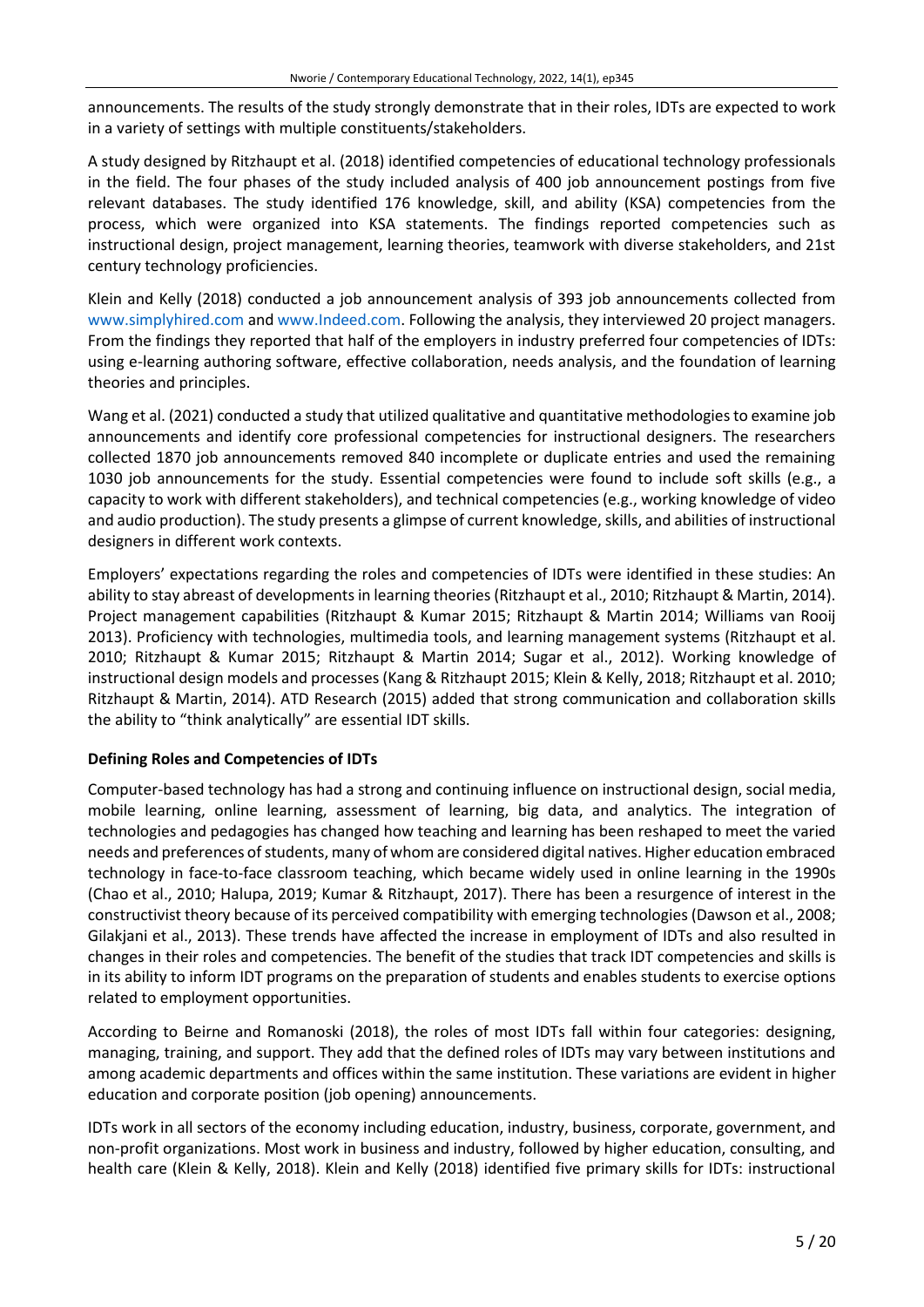design, instructional technology, communication and interpersonal skills, management, and personal skills. Some researchers suggest that different work experiences and environments influence the competencies of IDTs (Hoard et al., 2019). Notably, IDTs who work in corporate, government and non-profit environments require different competencies from those who work in education settings (Klein & Jun, 2014; Ritzhaupt & Kumar, 2015; Wang et al., 2021). Sugar et al. (2011) argues that the organizational culture in corporate settings differs fundamentally from the culture of college and university environments, and those settings generate ambiguities in the roles and expectations of IDT professionals (Berrett, 2016).

Halupa's (2019) study to identify the roles of IDTs and faculty members in online course development found that when expectations were not clearly delineated, IDTs experienced conflicts and lack of respect by faculty. Halupa suggeststhat to mediate the conflict or avoid it entirely, the roles of IDTs and faculty membersshould be collaborative, defined unambiguously as a partnership, and documented in institutional policy and procedures statements. In their study to identify the essential multimedia production knowledge and skills of IDT professionals who work in higher education, Sugar et al. (2011) found that it is important for IDT professionals to communicate to faculty or other development partners the extent of their multimedia production skills and how those skills will be applied to a project.

Raynis's (2018) content analysis study of 93 announcements for instructional design jobs documented the key responsibilities and qualifications of IDTs in corporate, government/military, health, higher education, and non-profit organizations. As in similar studies, the majority of the position announcements came from higher education, corporate, and healthcare sectors. Corporate setting positions were found to offer a wider range of responsibilities and qualifications than higher education and health industries where the need for specific expertise was more common. Apart from the widely recognized IDT "design and development" and "assessment and evaluation" skills, corporations were seeking project management, communication, collaboration, and technical skills (Kang & Ritzhaupt, 2015; Raynis, 2016).

In an effort to understand how IDTs gained employment with institutions, Moskal (2012) studied higher education environments to document the employment and academic backgrounds of IDTs and the qualifications and expectations stated by their supervisors. An assumption was that understanding how IDTs function in higher education would advance their roles in the support of teaching and learning experiences of faculty and students. What emerged from Moskal's study were five qualities beyond IDT program preparation that were sought by higher education employers: flexibility, moral purpose, relationship building, time and project management, and ongoing professional development. IDTs were encouraged to go beyond designing instructional experiences to become leaders who could have an instantaneous and empowering effect on the future of higher education institutions seeking to redefine teaching and learning, distance education, and other support areas.

In their 2018 white paper, Beirne and Romanoski explored the reasons for a growing demand for IDTs: Who is filling the IDT roles? What are their responsibilities? How do they face the challenges of their work? With the realization that there is no defined pathway to a career in IDT, the authors reported that standardization, in addition to degree and certificate programs, will facilitate entry into the profession. Emerging developments, they argue, are vital to creating a rich vision of the IDT field. They surmise that the work of IDTs will be more clearly defined as the field grows.

A survey of IDTsto learn the backgrounds, qualifications, and employment histories of instructional designers who work in higher education in the U.S. was conducted by Intentional Futures in 2016. That survey found that IDTs tend to hold advanced degrees and have a wide range of work experience:

- 87% of respondents had masters' degrees, and 32% had doctoral degrees.
- 57% had 3 to 11+ years of work experience in higher education.
- 53% had 3 to 11+ years of experience in technology development.
- 53% had 3 to 11+ years of experience in academic research roles.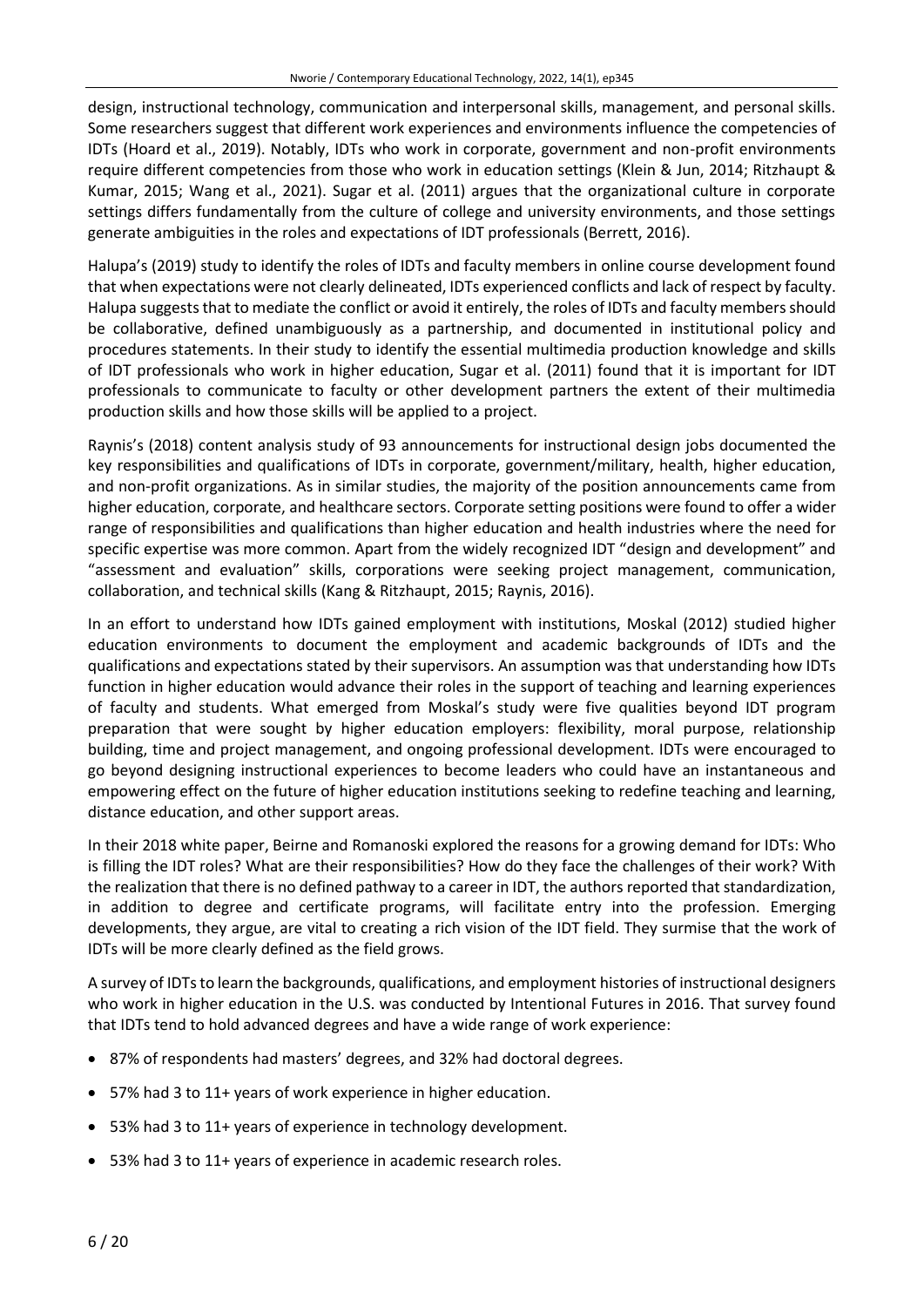• 42% had 3 to 11+ years of experience in graphic design.

The study revealed that despite the growing importance of IDTs in higher education, there remains some uncertainty about their specific roles.

Position announcements for IDTs generally seek individuals who will perform the traditional roles of instructional designers, but as expectations of expertise with an assortment of computer technologies have increased, the roles and responsibilities of IDTs have expanded non-technology competencies to include collaborative skills to authenticate their extensive work with faculty, content experts, and colleagues.

Though previous studies have focused on different aspects of IDTs' employment, responsibilities, competencies, and places of employment, there has been limited focus on their years of work experience, academic program preparation, academic degrees, compensation and position titles. This paper reports the findings of a study of position announcements by higher education institutions and corporate organizations offering employment opportunities to IDTs. The study results fill an information gap created by the constant and rapid changes in the field, changes in IDTs roles and responsibilities, and IDT hiring trends.

## **METHODOLOGY**

## **Data Collection**

A content analysis was done of 250 position announcements for instructional designers and instructional technologists posted on the popular online job search engine Indeed.com between March and June of 2019. Indeed.com was chosen as it is regarded as one of the topmost job sites in the world with the highest traffic and widest range of employer types. The Indeed.com employment search engine aggregates job listings from multiple sources: job boards, staffing firms' listings, and organizations' career websites. In a study that scrutinized postings from different search engines including Indeed.com, Raynis (2018) reported that 53.9% of posted jobs were found on Indeed, more than any other job search engine.

Because job search boards such as Indeed.com collect job postings from different platforms and databases, they are a rich source of data on IDT position announcements. Job postings are succinct, accurate descriptions of the employers' expectations of potential applicants (Rios et al., 2020). The quantity of listings found in Indeed.com and information it provides in the job advertisements make it one of the most used job sites and a good source of data for this study.

For this study, the 250 announcements found on the Indeed.com website were selected after an initial screening that removed duplicates, positions not related to instructional designer and instructional technologist skills, and those that provided sketchy and incomplete information. Of those 250 postings, 125 announcements were derived from postings for instructional designers and 125 from postings for instructional technologists. The search terms for instructional designers and instructional technologists generated not only many job announcements, but other job titles for positions that matched their qualifications and competencies.

Content analysis provided a suitable method for analyzing the position announcements by providing the framework for coding words, word-phrase groups, themes, phrases, characters, or sentences within the position announcements. Content analysis supports interpretation of explicit and non-explicit texts (Babbie, 2010; Graneheim & Lundman, 2004) and was deemed a good fit for this study as it expedited the conversion of textual, qualitative data into the quantitative data used in the analyses.

The content analysis of the announcements for instructional designer and instructional technologist positions in higher education and corporate settings in the United States followed a six-step process: (1) collection of position announcements from Indeed.com; (2) reviewing the announcements to remove duplicates and irrelevant posts (e.g., positions not related to instructional designer and instructional technologist positions); (3) develop categories for the identification of data and classification; (4) create code sets for the qualitative data; (5) code and combine the qualitative and descriptive data (e.g., words, word-phrase groups, themes,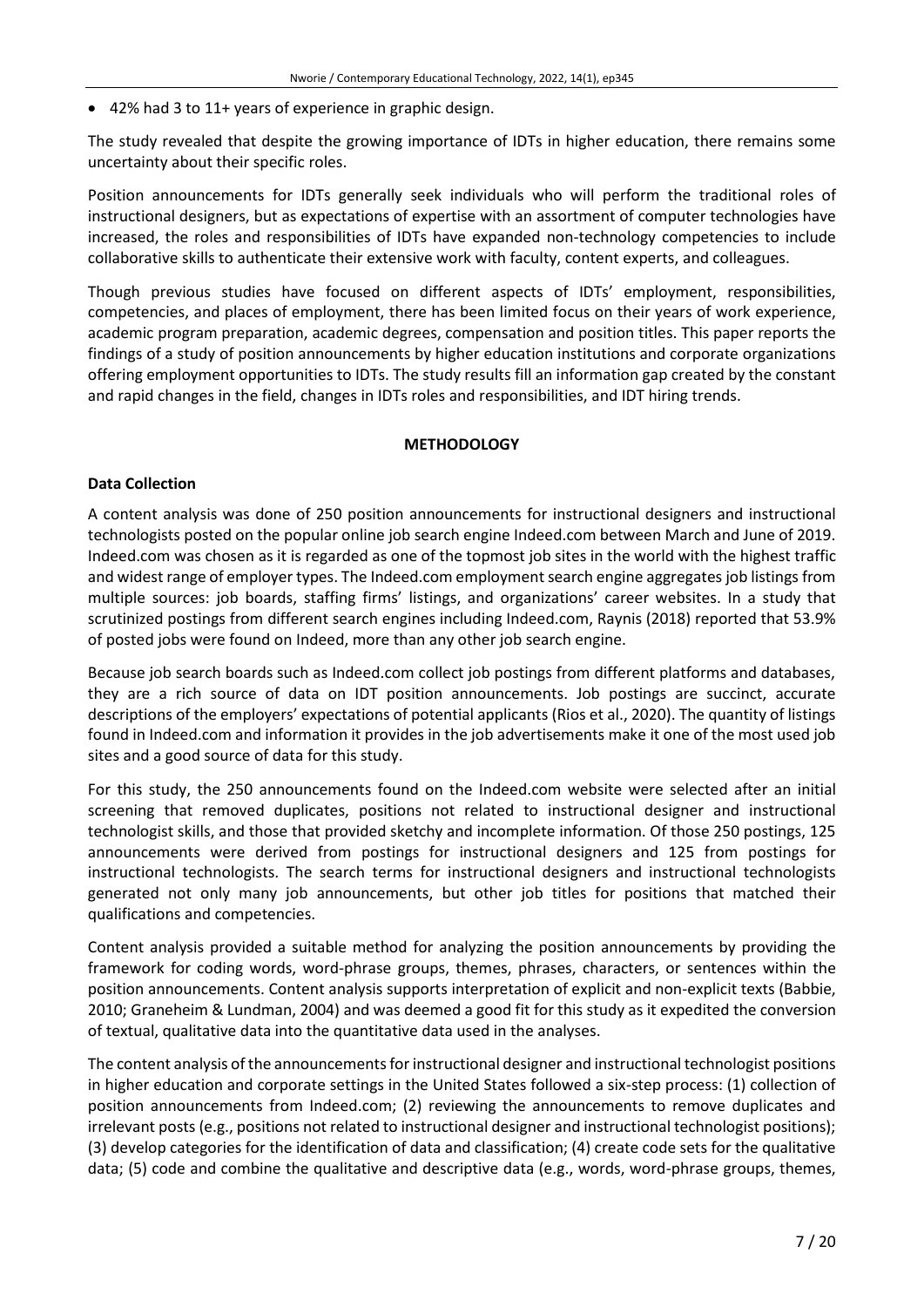**Table 1.** Which organizations are hiring IDTs?

| Field                   | Frequency  | Percentage |
|-------------------------|------------|------------|
| <b>Higher Education</b> | 137        | 54.8%      |
| Corporate               | 117<br>ᆠᆂᄀ | 45.2%      |

phrases, characters, or sentences found in the postings); and (6) conduct the required analysis to answer the research questions.

The printed announcements were sorted and manually inputted into an Excel spreadsheet that captured details related to the posted jobs: position title, industry, required degree, education field, skills, work experience, and salary offerings, all variables derived from the announcements themselves. The items in the Excel spreadsheet were reviewed, the data coded, and a preliminary analysis was conducted.

#### **Data Analysis**

The initial manual coding and preliminary analysis of the 250 announcements generated data that was reviewed and verified by the lead researcher. The process of review and rechecking was necessary by the sole researcher to ensure thoroughness and to establish reliability and the validity of the results. The emergent coding scheme espoused by Glaser and Strauss (2017) and constant comparative analysis strategies were used to assure consistency. The data generated from the announcements were collated and inspected to assure that they contained full job descriptions, including the skills and competencies sought by employers (Bengtsson, 2016).

#### **Limitations of the Study**

Serious attempts were made to capture all instructional designer and instructional technologist position announcements, but despite exhaustive searches it is possible that some announcements could have been missed.

There was no effort to compare the variables as they were manifested in higher education institutions versus corporate settings. Specific details about the hiring units or offices of employment were not examined. The findings do not readily offer explanations of the intentions of the prospective employers. No attempt was made to discern why and how institutions or businesses determined the personal characteristics or qualifications of suitable candidates.

It is not known if the writers of the job announcements were familiar with the preparation, roles, and competencies of IDTs.

#### **RESEARCH QUESTIONS AND FINDINGS**

This study was designed to create a clearer picture of the employment opportunities for IDTs and the performance expectations of higher education and corporate employers. These questions provided a framework for an analysis of position announcements for IDTs:

Which organizations are hiring IDTs?

What are the job titles found in the advertised IDT positions?

What academic programs prepared IDTs for advertised positions?

What academic degrees were sought for the advertised IDT positions?

What IDT experience and skills were identified in the advertised IDT positions?

How many years of IDT experience were sought in the advertised IDT positions?

What salary compensation information was included in the advertised IDT positions?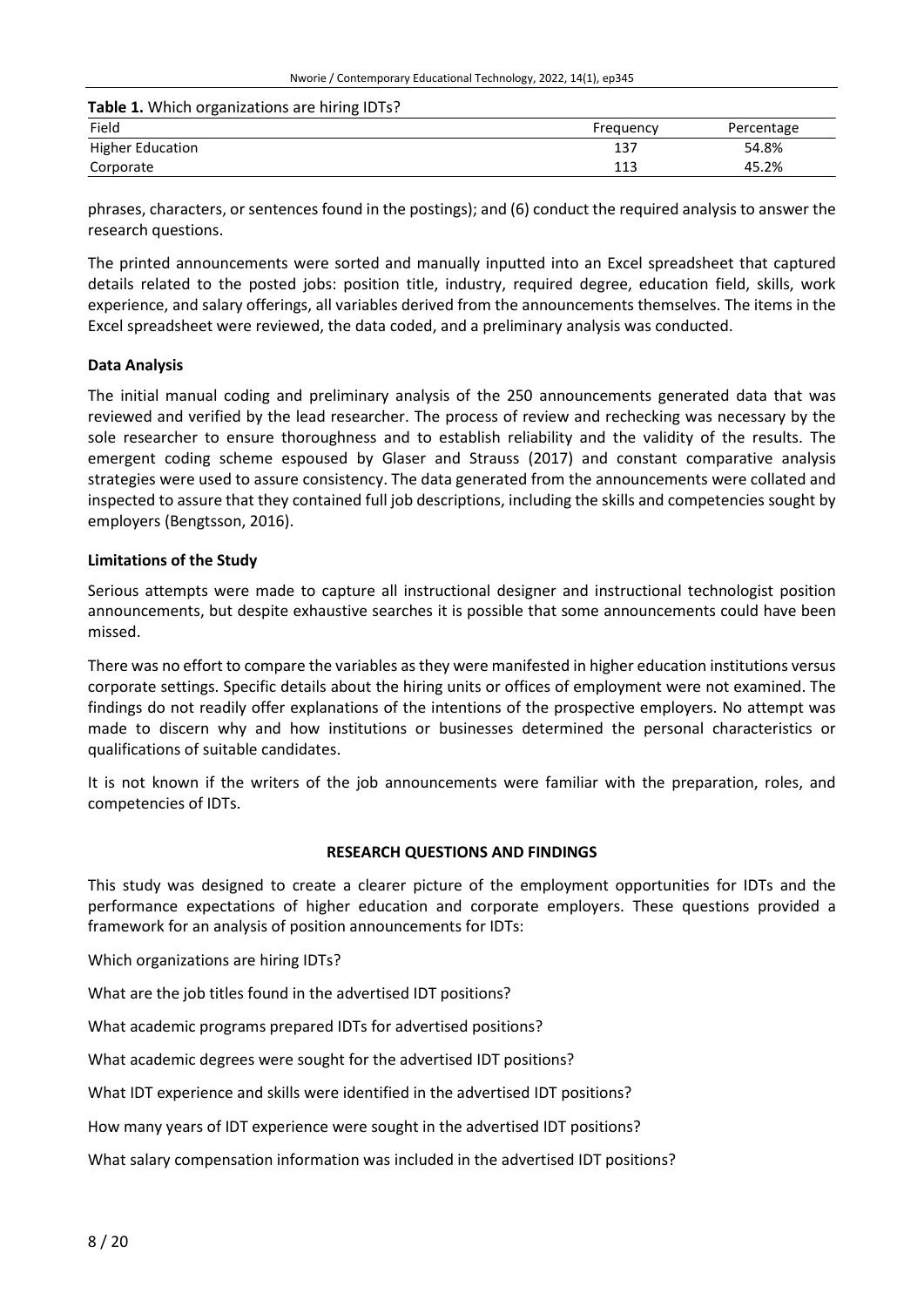| Field                                                | Frequency | Percentage |
|------------------------------------------------------|-----------|------------|
| Instructional/Learning /Learning Experience Designer | 147       | 58.8%      |
| <b>Instructional Designer</b>                        | 132       | 52.8%      |
| Instructional/Learning/and Educational Technology    | 90        | 36.0%      |
| Instructional Technologist                           | 69        | 27.6%      |
| <b>Educational Technologist</b>                      | 13        | 5.2%       |
| Learning Experience Designer                         | 11        | 4.4%       |
| Learning Technologist                                | 8         | 3.20%      |
| <b>Instructional Systems Designer</b>                | 4         | 1.6%       |
| Director of Instructional Design                     | 3         | 1.2%       |

## **Table 2.** What are the job titles found in the advertised IDT positions?

## **Table 3.** What academic programs prepared IDTs for advertised positions?

| Field of study                                    | Frequency | Percentage |
|---------------------------------------------------|-----------|------------|
| Instructional Technology & Educational Technology | 99        | 39.6%      |
| <b>Instructional Design</b>                       | 96        | 38.4%      |
| Instructional technology                          | 53        | 21.2%      |
| Education                                         | 51        | 20.4%      |
| <b>Educational technology</b>                     | 46        | 18.4%      |
| Adult education/learning                          | 15        | 6.0%       |
| Curriculum design/instruction                     | 13        | 5.2%       |
| Media production/multimedia                       | 13        | 5.2%       |
| Information technology                            | 12        | 4.8%       |
| Communication                                     | 12        | 4.8%       |
| Computer science                                  | 12        | 4.8%       |
| <b>Business</b>                                   | 6         | 2.4%       |
| Technology                                        | 5         | 2.0%       |
| Organizational development                        | 4         | 1.6%       |
| Instructional systems design                      | 3         | 1.2%       |
| Educational design                                |           | 0.8%       |
| Graphic design                                    |           | 0.8%       |
| Learning sciences/design                          |           | 0.8%       |

## **Which Organizations are Hiring IDTs?**

Of the 250 position announcements, the majority  $-137$  (54.8%) – came from higher education and 113 (45.2%) from corporate entities.

The data show that no fewer than nine job titles were associated with these announcements. Some variation of Instructional Designer, (including, Learning Designer, and Learning Experience Designer) was found 147 times (58.8%) and Instructional Designer was found 132 times (52.8%). Director of Instructional Design was mentioned only three times (1.2%).

## **What Academic Programs Prepared IDTs for Advertised Positions?**

**Table 3** shows that the most frequently listed academic degrees were Instructional Technology and Educational Technology (99/39.6%), Instructional Design (96/38.4%), Instructional Technology (53/21.2%), Education (51/20.4%), and Educational Technology (46/18.4%). Applicants from other academic fields were mentioned far less often, several as few as two times.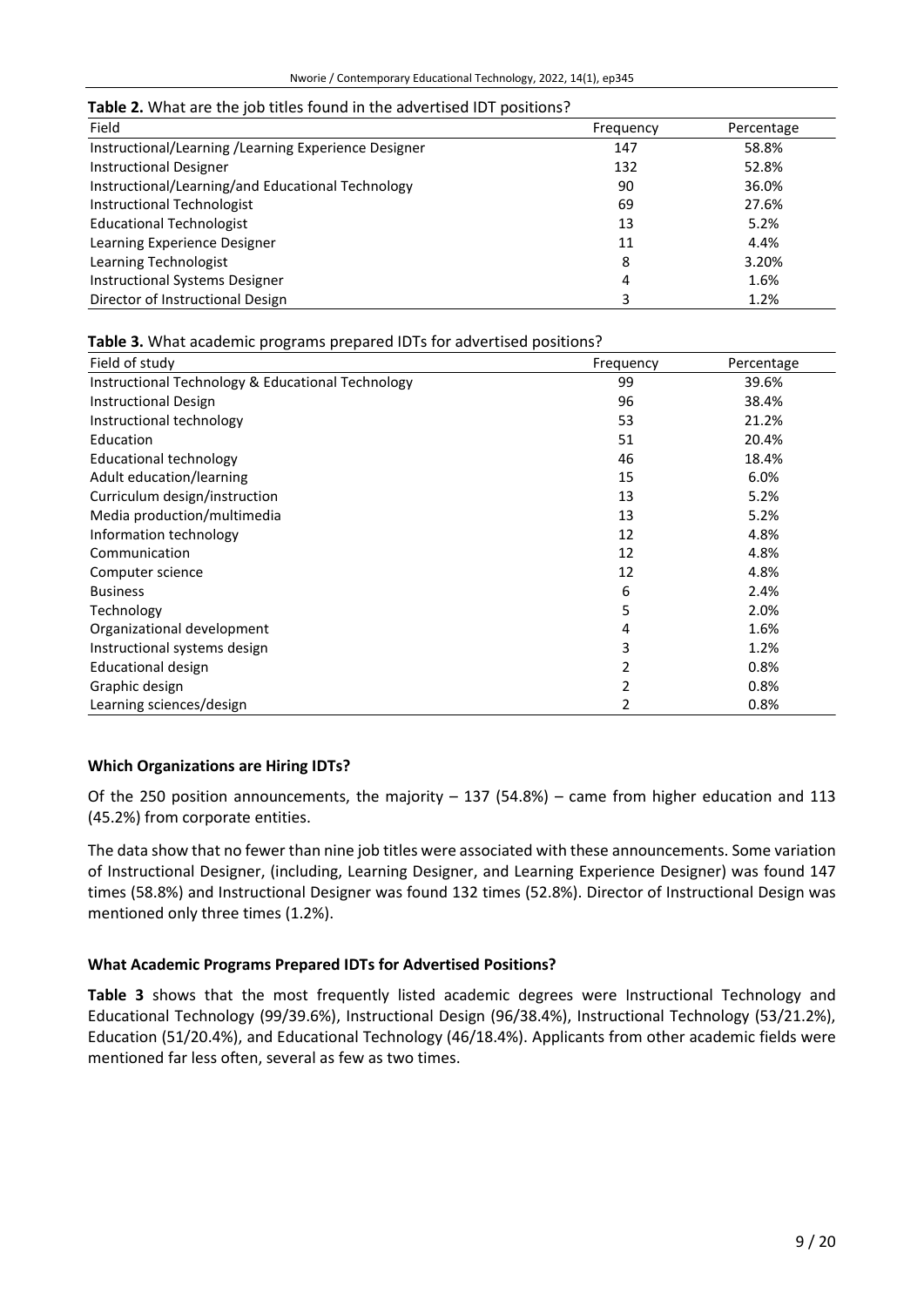| <b>TWEE</b> TO MINIMUMPED TO MEET SUBSITEED. THE BUYER HOLD TO POSITIONS: |           |            |
|---------------------------------------------------------------------------|-----------|------------|
| Field                                                                     | Frequency | Percentage |
| Bachelor's Degree                                                         | 167       | 66.8%      |
| Master's Degree/Advanced degree                                           | 91        | 36.4%      |
| Master's Degree                                                           | 87        | 34.8%      |
| Associate degree                                                          | 6         | 2.4        |
| Doctorate                                                                 |           | 1.20       |
| High School Diploma or GED                                                |           | 0.45       |

#### **Table 4.** What academic degrees were sought for the advertised IDT positions?

#### **What Academic Degrees were Sought for the Advertised IDT Positions?**

Applicants with bachelor's degrees were requested in 167 (66.8%) announcements, significantly more are those that required applicants with master's (87/34.8%) or advanced degrees (91/36.4%). Of those postings that required at minimum a bachelor's degree, some stated that master's degrees were "preferred." Postings that invited applications from candidates with an advanced degree did not specify either master's, postmaster's, or doctoral degrees. Doctorate/terminal degrees and high school diplomas were requested in fewer than 2% of announcements. Some announcements stated only possession of a graduate degree or college degree.

#### **What IDT Experience and Skills were Identified in the Advertised IDT Positions?**

Content analysis of the announcements revealed a wide range of preferred experiences and skills. Oral and written communication skills appeared 93 times (37.2%). Competence with the Microsoft Office Suite was a somewhat distant second with 53 mentions (21.2%). Other skill sets ranged from the highly technical, e.g.,

| Field                                    | Frequency | Percentage |
|------------------------------------------|-----------|------------|
| Communication/Oral and Written Skills    | 93        | 37.2%      |
| Microsoft Office Suite                   | 53        | 21.2%      |
| Learning Management System               | 51        | 20.4%      |
| <b>Organizational Skills</b>             | 45        | 18.0%      |
| Multimedia/Media/AV                      | 45        | 18.0%      |
| <b>Project Management</b>                | 33        | 13.2%      |
| <b>Interpersonal Skills</b>              | 31        | 12.4%      |
| <b>Technology skills</b>                 | 28        | 11.2%      |
| Website development/Resource Management  | 28        | 11.2%      |
| Instructional design                     | 25        | 10.0%      |
| Problem Solving                          | 25        | 10.0%      |
| <b>Training</b>                          | 22        | 8.8%       |
| Visual/Graphic Design Skills             | 19        | 7.6%       |
| <b>Adobe Creative Suite</b>              | 18        | 7.17%      |
| Computers                                | 16        | 6.4%       |
| E-Learning                               | 15        | 6.0%       |
| <b>Presentation Skills</b>               | 14        | 5.6%       |
| <b>Detail Oriented</b>                   | 13        | 5.2%       |
| <b>Time Management</b>                   | 13        | 5.2%       |
| <b>Analytical Skills</b>                 | 12        | 4.8%       |
| <b>Adult Education/Learning Theories</b> | 12        | 4.8%       |
| <b>Instructional Technology</b>          | 11        | 4.4%       |
| <b>Collaborative Skills</b>              | 11        | 4.4%       |
| Teaching                                 | 11        | 4.4%       |
| <b>Technical Writing/Documentation</b>   | 10        | 4.0%       |
| <b>Educational Technology</b>            | 10        | 4.0%       |
| <b>Online Learning</b>                   | 7         | 2.8%       |
| <b>Quality Assurance</b>                 | 7         | 2.8%       |
| Multi-tasking Skills                     | 6         | 2.4%       |

**Table 5.** What IDT experience and skills were identified in the advertised IDT positions?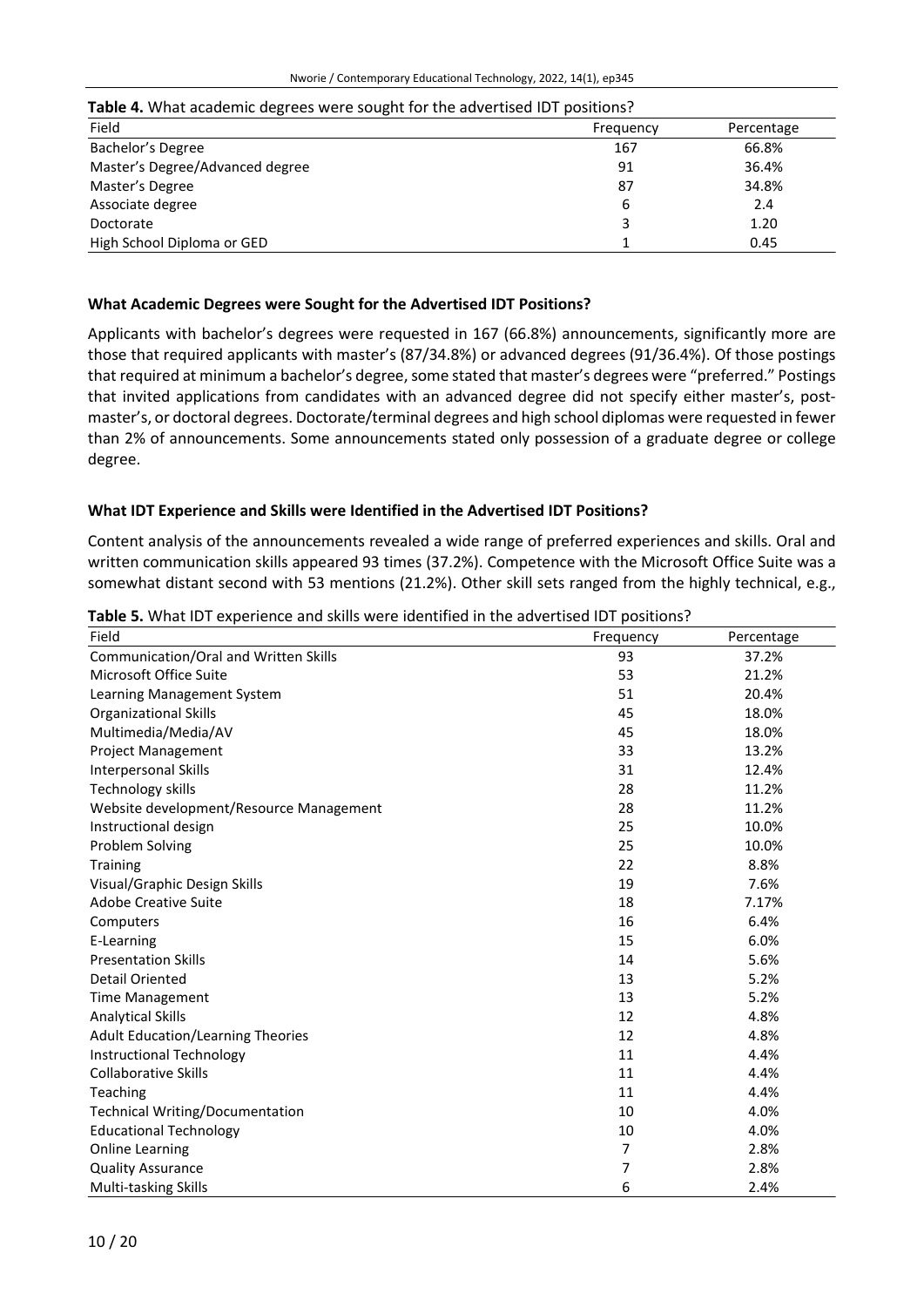| Table 5 (continued). What IDT experience and skills were identified in the advertised IDT positions? |           |            |
|------------------------------------------------------------------------------------------------------|-----------|------------|
| Field                                                                                                | Frequency | Percentage |
| Learning Objects                                                                                     | 6         | 2.4%       |
| Learning Technology                                                                                  | 6         | 2.4%       |
| Curriculum                                                                                           | 6         | 2.4%       |
| Distance Education/Learning                                                                          | 6         | 2.4%       |
| Accessibility/Assistive                                                                              |           | 2.0%       |
| Academic Technology                                                                                  |           | 1.2%       |
| Ability to Negotiate                                                                                 |           | 1.2%       |

## **Table 6.** How many years of IDT experience were sought in the advertised IDT positions?

| Field            | Frequency | Percentage |
|------------------|-----------|------------|
| 3 to 5 years     | 105       | 42.0%      |
| $1 - 3$ years    | 77        | 30.8%      |
| 7 to 10 years    | 10        | 4.0%       |
| 5 to 7 years     | 9         | 3.6%       |
| 10 years or more | ₹         | 1.2%       |

28/11.2% mentions of both Technology Skills and Website Development/ Resource Management, to the social or relational, e.g., Collaborative Skills (11/4.4%), Multitasking Skills (6/2.4%), Ability to Negotiate (3/1.2%).

In higher education, hiring units sought applicants with skills in adult/continuing education, instructional/educational technology, online/e-learning, extended learning, information technology, distance education, and other academic departments.

The responsibilities documented by this study appear to be consistent with those described by Beirne and Romanoski (2018), and Intentional Futures (2016).

## **How Many Years of IDT Experience were in the Advertised IDT Positions?**

Almost half (42%) of announcements included a requirement of 3 to 5 years of experience; 1 to 3 years was second with 77 mentions (30.8%). Only 3 mentions (1.2%) were found for 10 or more years of experience.

## **What Salary Compensation Information was Included in the Advertised IDT Positions?**

Few of the 250 position announcements for IDTs included a specific salary. Seven postings had the familiar "commensurate with experience;" others stated per-hour or monthly pay rates. Some compensation was described as "Pay Grade" – a figure known to HR personnel. Of the annual salary ranges included in many of the announcements, the most frequent was \$50,000 to \$85,000 – a figure consistent with entry- to middlelevel positions in the field. Five postings had salary ranges that exceeded \$100,000.

## **Table 7.** What salary compensation information was included in the advertised IDT positions?

| Field                        | Frequency | Percentages |
|------------------------------|-----------|-------------|
| Per Hour Rates               |           |             |
| \$69.00                      | 3         | 1.2%        |
| \$13.00-15.00                |           | 0.45%       |
| $$24.38 - $33.52$            |           | 0.45%       |
| Per Month Rates              |           |             |
| \$3,470 - \$3,979            |           | 0.45%       |
| \$3470 - \$6486              |           | 0.45%       |
| Pay Grade                    |           | 1.2%        |
| Commensurate with Experience |           | 2.8%        |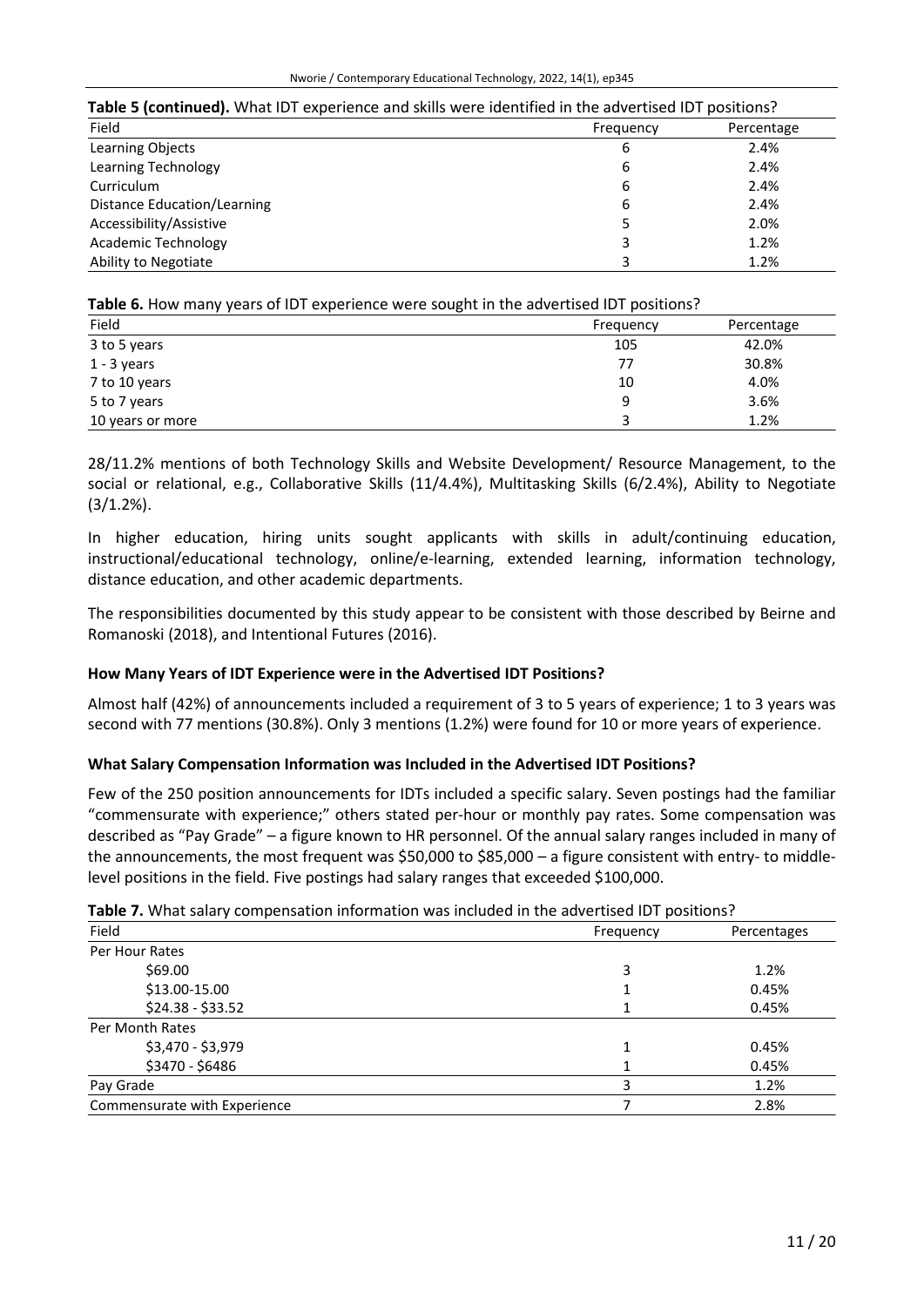| Annual/Per Year Salary Ranges Found |
|-------------------------------------|
| \$110,000 per year                  |
| \$92,700 - \$126,900                |
| 81,548 - \$151,852                  |
| \$87,412 - \$111,565                |
| \$80,248 - \$116,328                |
| \$75,000 - \$85,000                 |
| \$74,000 - \$75,000                 |
| \$67,000 - \$77,000                 |
| \$65,000 - \$85,000                 |
| \$65,000 - \$85,000                 |
| \$65,000 - \$68,000                 |
| \$62,000 - \$93,000                 |
| \$60,000 - \$75,000                 |
| \$60,000 - \$70,000                 |
| \$55,000 -                          |
| \$54,900 - \$75,500                 |
| \$54,900 - \$75,500                 |
| \$54,900 - \$75,500                 |
| \$52,575 - \$68,940                 |
| \$51,975 - \$71,497                 |
| \$50,000 - \$75,000                 |
| \$50,000 - \$75,000                 |
| \$50.00 - \$60.00                   |
| \$50,000 - \$55,000                 |
| \$50,210                            |
| \$47,088 - \$65,400                 |
| \$47,722 - \$55,477                 |
| \$45,000                            |
| \$44,167                            |
| \$42,758                            |
| \$42,000                            |
| \$40,500 - \$56,000                 |
| \$40,000 - \$50,000                 |
| \$40,000 - \$45,000                 |
| \$36,072 - \$55,000                 |
| \$34,151 - \$37,318                 |

# **Table 7 (continued).** What salary compensation information was included in the advertised IDT positions?

## **DISCUSSION**

This study confirms the interest in instructional designers and technologists by higher education institutions and business organizations (Raynis, 2018; Sugar et al., 2011; Surry & Robinson, 2001; Wang et al., 2021). The interest affirms recognition of the value of their roles to the creation of instructional materials and the delivery of instruction. This trend is consistent with O'Malley's (2017) observation that education, business, and industry administrators are recognizing that faculty and instructors need assistance in developing and teaching online courses.

## **Job Titles**

IDT job titles are not limited to Instructional Designer or Instructional Technologist (Hoard et al., 2019; Raynis, 2018). The study's search was for instructional designers and instructional technologist, but other job titles emerged requiring the similar qualifications and competencies. As the field has evolved and more roles are delineated for IDTs, the list of titles has grown to include Educational Technologist, Learning Experience Designer, Learning Technologist, Learning Designer, and Instructional Systems Designer. The study by Raynis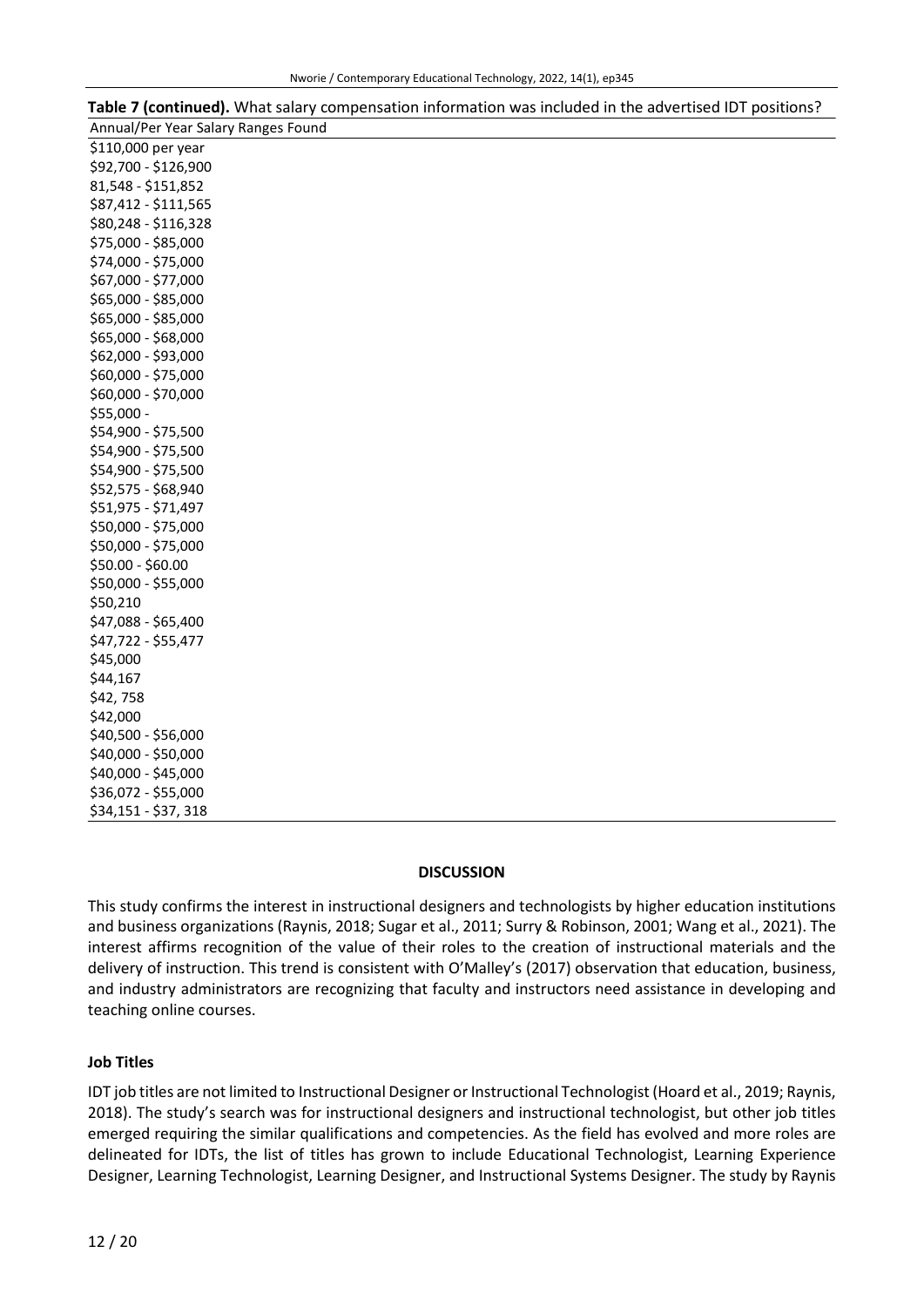(2018) identified different titles that used for IDTs. Sharif and Cho (2015) observed that the profession is known by various titles and even in the same organization. In this study, the words, "Instructional" and "Designer" occurred in 78.5% and 83.9% of the job titles. While job titles suggest a difference in the jobs themselves, the roles and responsibilities are similar. Employers appear to pick position titles that best fit their needs, organizational structures, and levels of authority.

## **Field of Academic Preparation**

The announcements sought candidates from different academic disciplines. This study found that Instructional Design and Educational Technology were the academic programs most frequently sought (99/39.6%) in position announcements, choices reflected in a 2004 study conducted by Schwier, Campbell, and Kenny. Instructional Design was found almost as frequently (96/38.4%), which seemed somewhat redundant on the same list with Instructional Design and Educational Technology programs. Further review of academic offerings found that some institutions with newer IDT programs have concentrations in Instructional Design. Other disciplines listed in the sought field of academic preparation for IDTs in the job announcements are Adult Education/Learning, Curriculum Design/Instruction, Media Production/Multimedia, Information Technology, and Communication.

## **Academic Qualifications**

As noted in the findings of the study, bachelor's degrees were the predominant minimum academic degree requirements found in 167 (66.8%) announcements, master's degrees in 87 (34.8%), or advanced degrees (91/36.4%). Of those postings that required a minimum of a bachelor's degree, some stated that master's degrees or advanced degrees were "preferred." The preference for graduate degrees seems consistent with the Intentional Futures (2016) report, which states that 87% of the Instructional Designer professionals in higher education held a master's degree; 32% held a Ph.D. or Ed.D., since the preference was for advanced degrees.

Some announcements sought candidates with an associate degree in IDT. This was surprising as IDT programs are not known to offer associates degrees.

Most of the IDT job postings found were placed by higher education institutions (137/ 54.8%); corporate entities posted 113/ 45.2%. This is consistent with the findings of Raynis (2018) who documented IDT job postings by higher education institutions, corporate entities, and the healthcare industry. Identifying specific types of higher education institutions and hiring units were not variables of this study. Similarly, the type of business organizations and the hiring departments were also not identified by the study. The International Board of Standards for Training, Performance, and Instruction (IBSTPI, 2012) posits that instructional designers make their entry into the field of IDT from different educational and technological backgrounds and that they work in various types of business, higher education, and K-12 education settings.

## **Roles and Responsibilities**

As IDTs are expected to have a plethora of skills to function in their roles, those joining or changing jobs in the field are equally expected to demonstrate to potential employers a working knowledge of a variety of competencies (Ritzhaupt & Martin, 2014). Some researchers find that different work environments influence the competencies of IDTs (Hoard et al., 2019; Klein & Jun, 2014; Ritzhaupt & Kumar, 2015). IDTs who work in corporate, government, and non-profit environments are expected to demonstrate different competencies from those who work in the education field (Klein & Jun, 2014; Ritzhaupt & Kumar, 2015; Wang et al., 2021). Sugar et al. (2011) found distinguishable differences between IDT practicesin higher education and corporate entities, namely that the attention of instructional designers who work in higher education institutions is focused on identifying alternative solutions for delivery of academic coursework, while instructional designers in corporate settings focus on staff training and are more customer oriented. This distinction raises an important question: Why are IDT academic programs not designating specializations that will prepare students specifically for the corporate environment, just as some programs prepare their graduates for the K-12 environment? The demand for their skills in higher education institutions is on the increase. There is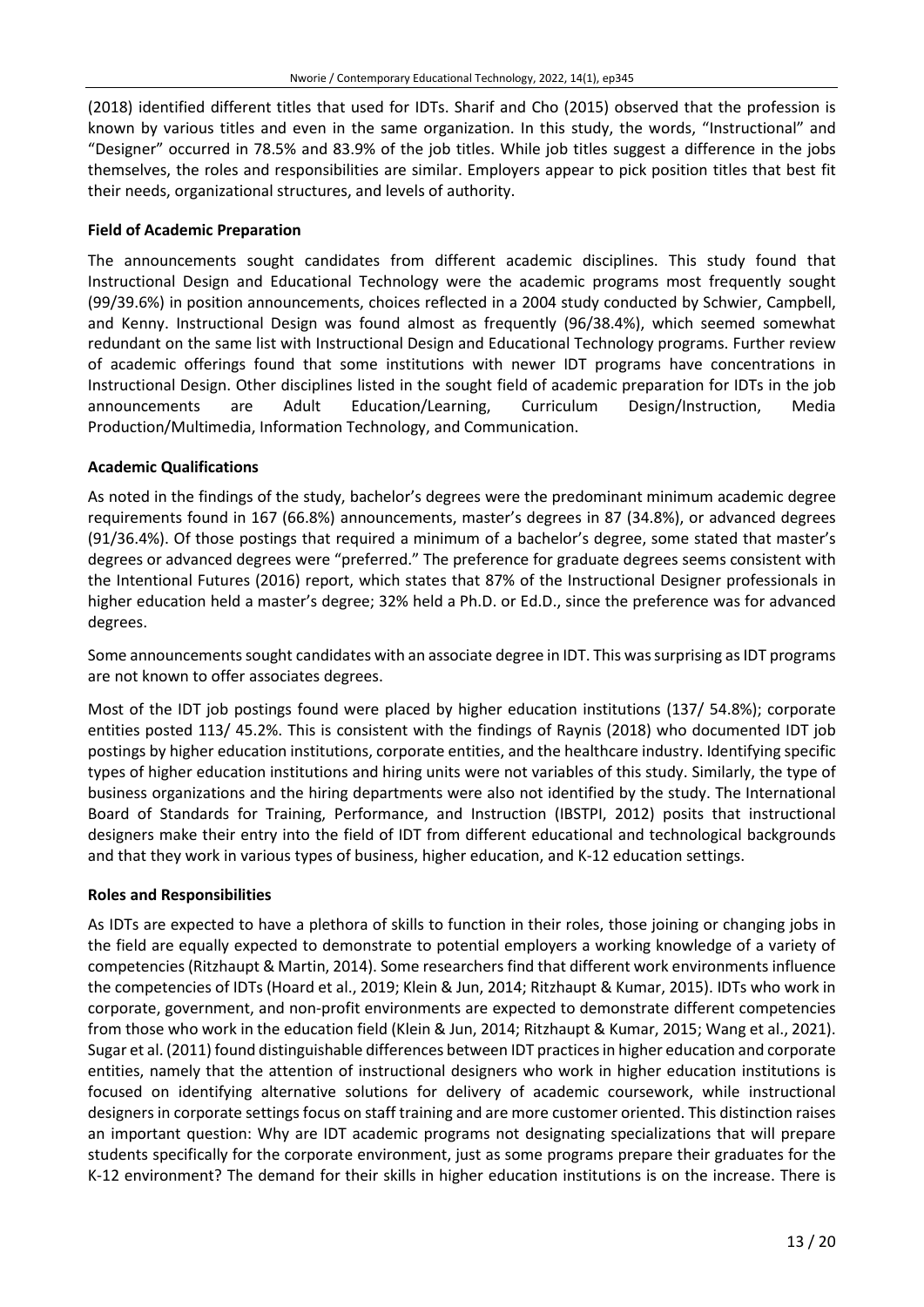growing interest in higher education for IDTs as they fill roles that help in preparing and supporting faculty in online teaching, course development and improvement, integration of technology and pedagogy, and the application of the instructional design models (Bickerstaff & Cormier, 2015; Chiasson et al., 2015; Elliott et al., 2015; Intentional Futures, 2016). The peculiar nature of working with faculty and the dynamics of higher education institutions may require preparing IDTs for higher education.

The wide variety of job-related experience and skills sought in the job announcements suggests that IDT professionals wear different hats as they support or manage various projects. Dynamic work environments, advancementsin learning and teaching technology applications, and demandsfor individualized instructional methods underscore the need for strong communication skills, a quality at the top of the list of required skills found in the position announcements. IDTs are expected to interact with subject matter experts and collaborate with others in their work unit and throughout their organization (ATD Research, 2015). The importance of strong communication skills for IDTs has been identified consistently by researchers (Halupa, 2019; IBSTPI, 2012; Kenny et al., 2005; Klein & Kelly, 2018; Raynis, 2018; Sugar et al., 2011; Sugar et al., 2012; Xu & Morris, 2007).

Problem-solving and instructional design skills were each mentioned in 25 (10%) of announcements. Solving ill-defined instructional problems, recommending appropriate interventions, and making decisions in complex environments populated by faculty or content experts with varying expectations should be anticipated by IDTs (Ertmer & Stepich, 2005; Gray et al., 2015; Kenny et al., 2005). Irlbeck (2011) encourages the development of effective problem-solving skills in the preparation of IDT professionals.

Project management was identified 33 (13.2%) times in the announcements. This IDT skill was also found to be important in studies by Kenny et al. (2005), Intentional Futures (2016), Kang and Ritzhaupt (2015), and Raynis (2018).

The competencies expected of IDTs in educational settings include effective collaboration skills, knowledge of learning theories and principles, effective communication skills, experience in e-learning technologies, the ability to use learning management systems, and knowledge of the instructional design models (Klein & Kelly, 2018). Similarly, Ritzhaupt and Kumar (2015) noted that the competencies that are essential for IDT professionals in higher education are instructional design and learning theory, soft skills and technical skills, willingness to learn on the job, and capacity to adjust to evolving technologies and processes.

It is not surprising that regardless of the type of workplace, IDTs will work with technology. This study found that 84.4% of the postings sought candidates with a broad range of technological skills. The Intentional Futures (2016) survey of instructional designers in higher education found that 82.29% ranked "learning new technologies" as particularly important. This is consistent with previously reported expectations for IDTs (Irlbeck, 2011; Intentional Futures, 2016; Miller & Stein, 2016; Raynis, 2018).

## **Compensation**

Few of the announcements included salary compensation for the advertised positions and those that did showed substantial disparity. It can be a factor of the type of hiring organization; position title (an indicator of level of responsibilities); location, budgetary constraints, and academic qualifications; work experience; and the value placed on the contributions of the position.

One to five years of experience was found most frequently in the advertised positions. New graduates of IDT academic programs might find that internships or meaningful volunteer experience will prepare them to qualify for some positions. Quite naturally, those with more years of experience will be attracted to senior level IDT or director positions that offer more authority and higher compensation.

There are similarities in the IDT job descriptions placed by higher education institutions and corporate entities. All employers are seeking college graduates with traditional IDT skills and experiences and good communication skills. A careful look at the position announcements raises the question about who writes the IDT job descriptions or position announcements, as some position announcements included competencies that were not consistent with the required academic backgrounds. Is it the hiring department,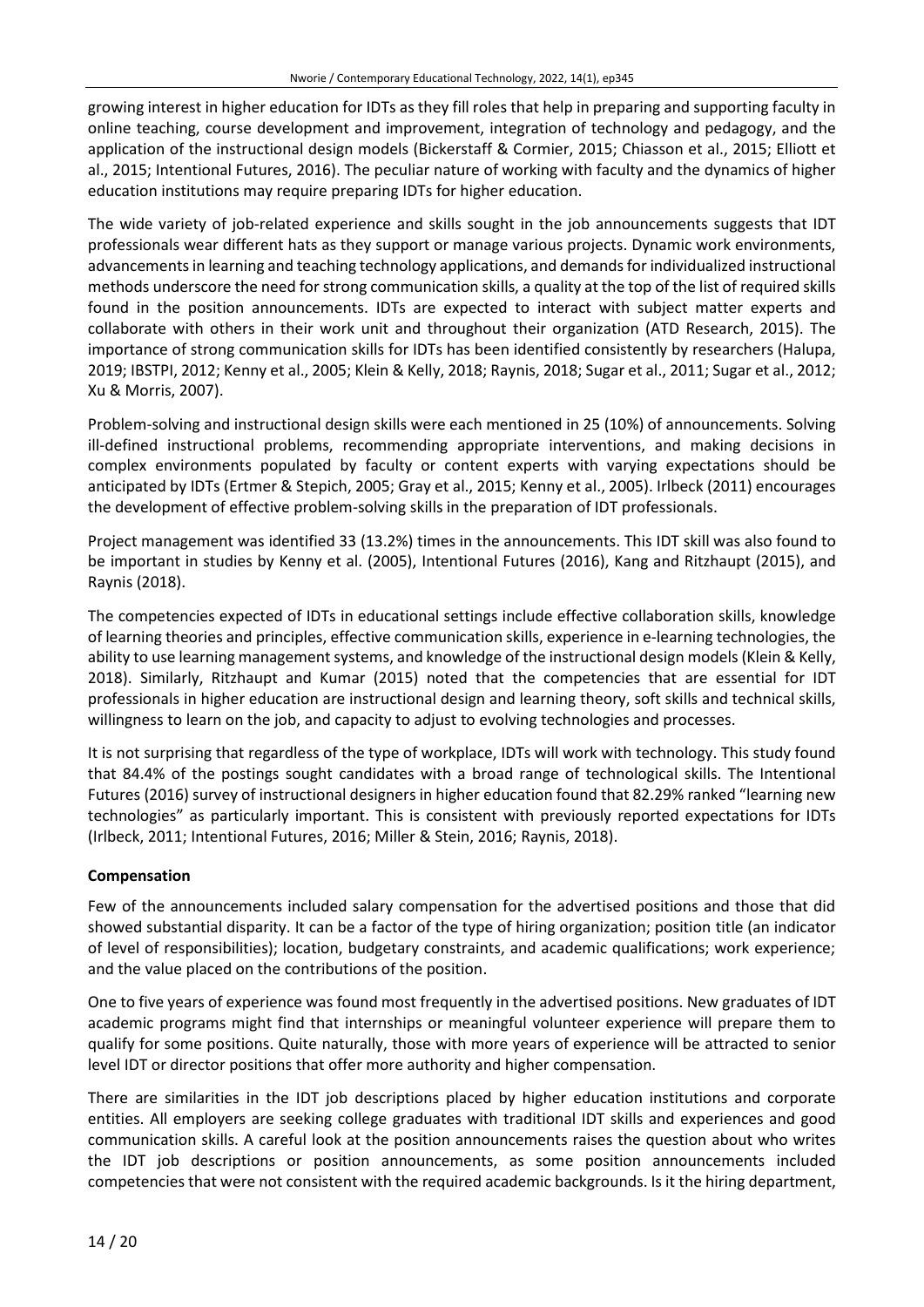human resources staff, members of the search committee, or an accepted campus expert? Of the 250 position announcements included in this study, some seem to be near copies from other postings. That in itself is outside the scope of this paper. The question is, do the job descriptions reflect the IDT skills and competencies required to meet the needs of the position as well as the hiring unit and organization? When a position announcement seeks candidates whose academic degrees or programs are not a close match with IDT competencies, it becomes doubtful if suitable applicants will be attracted to the job. For example, an announcement that describes the competencies of an instructional designer but asks for a degree in computer science is an unlikely match, unless an applicant with a computer science degree learned the required skills through previous work experience. Writers of announcements for IDT positions must be familiar with essential IDT skills and competencies if applicants can be found who will meet the expectations of the hiring organizations.

#### **IMPLICATIONS**

#### **Identity of IDTs**

Formal preparation in an IDT academic program is a widely accepted credential for entry into the field as this study suggests and there are expected competencies that are the byproducts of such programs for new graduates seeking employment. However, some have been accepted into the role of IDT who have degrees from other fields and with no substantial related work experience or competence. In the analysis of position announcements, there were postings that were open to graduates of other academic disciplines. IDT position announcements that indicate interest in individuals who do not come from IDT academic programs create confusion as they draw applicants from multiple fields. Some IDTs venture into the field from other disciplines (Mancilla & Frey, 2020). Following their study Beirne and Romanoski (2018) also confirmed that there are individuals who enter the IDT profession from different fields due to the multiple unregulated paths to a career as an IDT professional. They argue for standardization for entry into the profession. Intentional Futures (2016), notes that using various qualifications to accept IDT jobs leads to the lingering ambiguity about the unique qualifications of IDTs. The increase in hiring opportunities for IDTs calls for better positioning of the field and the practitioners in order to correct any identity problems, offer recognition of who is an appropriately trained instructional designer or instructional technologist, and their worth vis-à-vis their contributions to the workplace (Wunsch, 2000). Schwier and Wilson report that some instructional designers believe that "their position is neither understood nor respected" (2010, p.141), a sentiment previously echoed by Wunsch (2000). Part of the identity problem has been created or exacerbated by the fact that there are different pathways through which practitioners join the profession and there are no professional regulations (Schwier et al., 2004). Participants in a study by Schwier et al. (2004) commented that IDTs struggle with identity and image problems and lack respect on the job. One respondent in their study put it succinctly:

My experience is not typical instructional designer experience. …Up until the last months I was at [an institution of higher education], I was the only instructional designer who had a teaching background. The others had come through a whole series of routes to being instructional designers. I was working with a physicist, a classicist, a creative writer, a television producer, a mathematician and, oh yes, there was one other person with a teaching background (2004, p. 77).

The identity issue could suggest a lack of regulated entry standards and active representative body such as has been established for librarians, for example, it is almost impossible to hire a librarian without a masters' degree from an ALA accredited institution.

Improving the recognition of the value of IDTs and ameliorating the disquiet about their identity and credentials may depend on the hiring organizations' decisionsto describe job titles, responsibilities, and work environments with precise role definitions and delineations. Provision of market-driven compensation will establish an organizational culture that acknowledges the value and perception of IDTs as practitioners and professionals. Acknowledging that their role may be misunderstood, IDTs need to be prepared to provide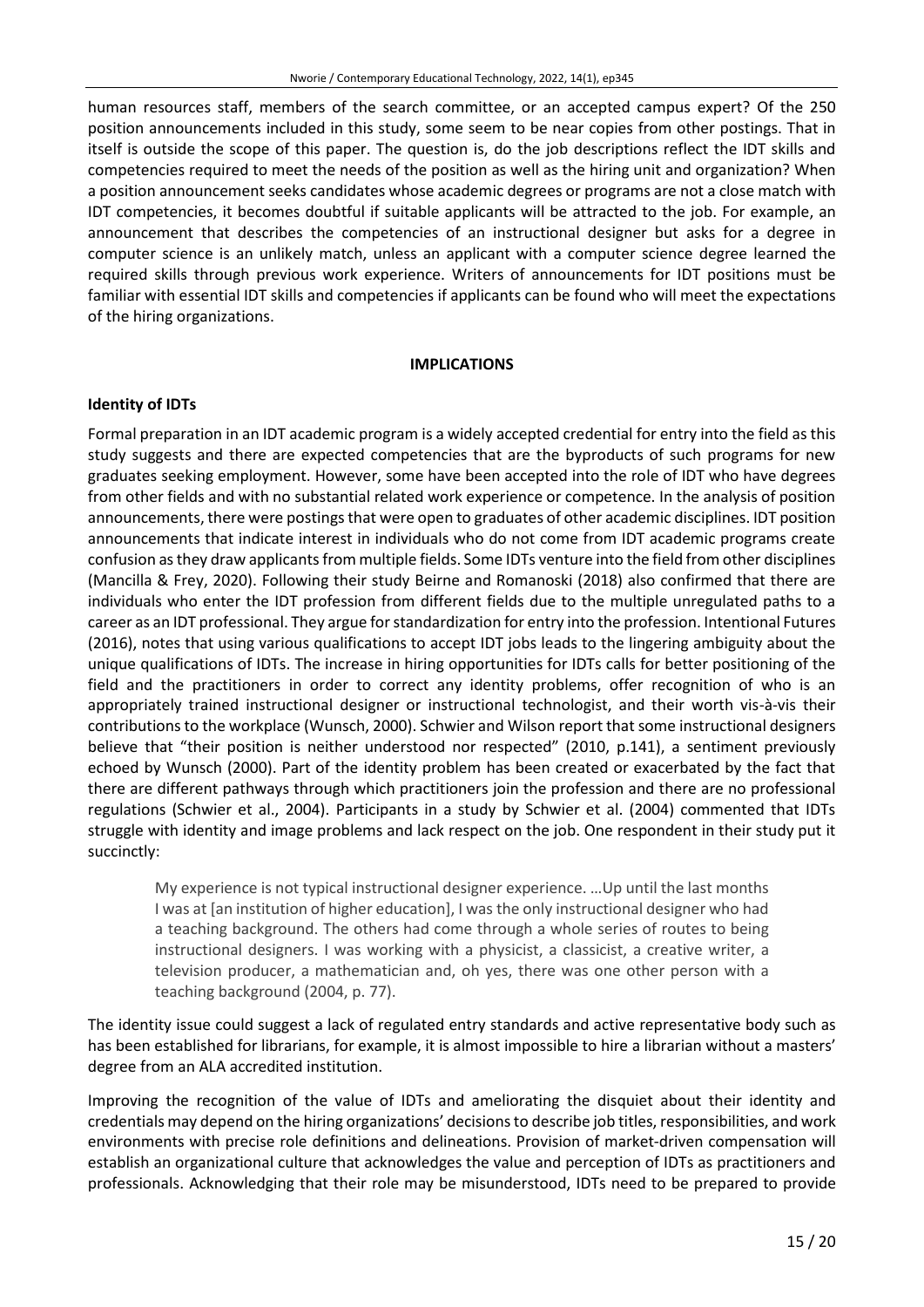convincing responses to employers and colleagues regarding any doubts about their efficacy, contributions, and bottom-line value of their work. As Schwier and Wilson (2010) surmised, "to promote or raise the profile of IDTs, practitioners are required to educate colleagues about the practices and contributions of instructional design" (p. 141).

## **Professional Development**

While the study did not focus on professional development, but is it necessary that as the field of IDT is constantly evolving, IDT practitioners need to be prepared to advance with a profession whose access to and use of new technologies enhances teaching and learning opportunities. Schwier et al. (2004) suggest that professional organizations have an important role to play. Ritzhaupt et al. (2020) state that professional associations exist to support professionals in different fields to enable the members to continue in their professional development. While the costs involved in professional development (e.g., membership fees and travel) may be a factor, there are also some free or less-expensive options (e.g., free Webinars, journals, streamed conference presentations, regional or local conferences). Since professional associations are volunteer organizations, the time and resources they can apportion to their members is limited (Ritzhaupt et al., 2020).

The fact that IDTs are being sought and institutions are offering academic programs in IDT are signs that the future is bright for the profession. It may also signal that it istime forthe field to be better regulated to assure increased recognition, minimized ambiguity, and premium performance.

## **Preparation of IDTs**

Part of the benefit of the studies that examine the role and competencies of IDT professionals is to equip academic programs with empirical evidence about the skills their students will need to meet the demands of the marketplace. Higher education institutions that offer IDT programs need to prepare their students for multiple work environments. Graduates may find employment in K-12 to higher education institutions, business, industry, government, or military settings. As the results of this and other studies suggest, IDT academic programs that have focused strictly on education-based careers would do well to add a corporatetrack IDT curriculum that includes classes in workforce development, performance improvement, project management, communications, and problem-solving. Preparing students for specific industries may be difficult to implement by academic programs, but the importance of context in the practice of IDT and the need for relevant real-life experiences needsto be recognized. A graduate level program should prepare IDTs to take on roles as professionals who can design, manage, supervise, and inspire (Kim et al., 2008).

## **CONCLUSION**

The relatively long history and practice of instructional design, along with technological and societal developments, have led to the increased demand for instructional designers and instructional technologists to work in higher education and in corporate settings. The myriads of required experiences and expectations as expressed in the position announcements suggest that IDTs need to be well prepared to tackle a variety of roles in different organizational contexts. Well-rounded academic preparation enables IDTs to succeed in the workplace, engaging with content- or subject-matter experts in corporate settings and collaborating with faculty in higher education to integrate technologies into their teaching, leading with online course development, and offering support in the selection and application of appropriate pedagogies to support teaching and learning. Academic programs that prepare students to pursue work environments outside of higher education will equip graduates with skills to develop training and development programs and create instructional materials. As more IDTs engage in higher education and corporate work settings, faculty and content experts will become more familiar with their contributions and see the benefit of working with them as full partners to improve and deliver high quality teaching and learning endeavors. Organizations will need to establish a culture in which IDTs are seen as collaborators with unique skills working with subject matter experts to add value to their work. Well-written position announcements will pair IDT competencies with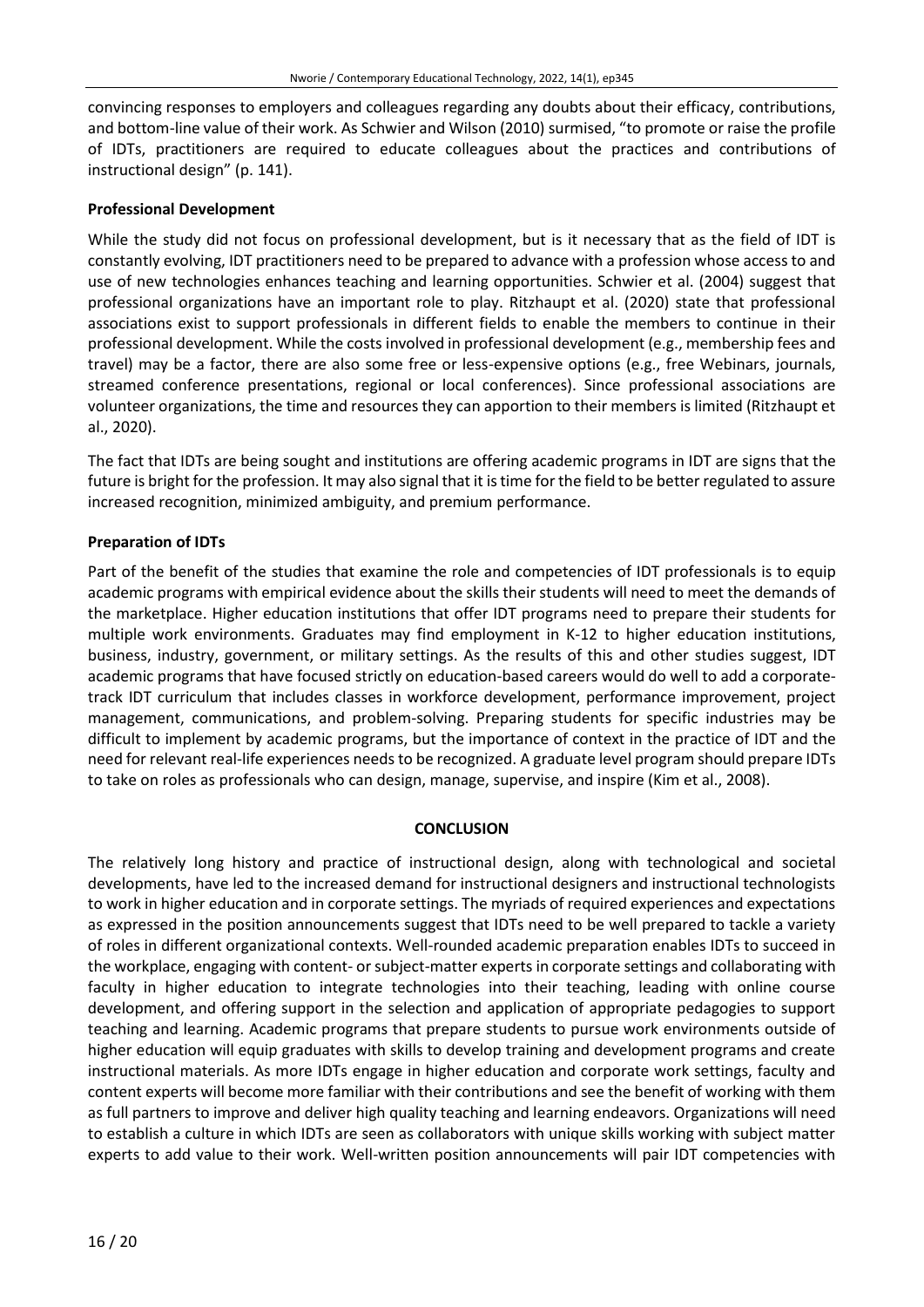employer expectations – a match that will establish IDTs as having competencies that are not found elsewhere in the institution or organization.

As user capabilities and technological applications continue to expand across social and economic dimensions, the demand for people who can integrate technology with pedagogy, improve classroom instruction, and support online and distance learning efforts will also continue to grow. This demand calls for the support of professional associations and academic programs to continuously monitor the trends in emerging areas and incorporate them into a curriculum that equips IDTs to take on roles and responsibilities in the field, whether in education or corporate settings.

**Funding:** Author received no financial support for the research and/or authorship of this article. **Declaration of interest:** Author declares no competing interest. **Data availability:** Data generated or analysed during this study are available from the author on request.

#### **REFERENCES**

- ATD Research, IACET, & Rothwell and Associates. (2015). *Skills, challenges, and trends in instructional design*. ATD Research. https://www.iacet.org/default/assets/File/pdfs/2015%20ATD Research Skills [Challenges\\_and\\_Trends\\_in\\_Instructional\\_Design.pdf](https://www.iacet.org/default/assets/File/pdfs/2015%20ATD_Research_Skills_Challenges_and_Trends_in_Instructional_Design.pdf)
- Babbie, E. (2010). *The practice of social research* (12th ed.). Wadsorth.
- Beirne, E., &Romanoski, M. (2018). Instructional design in higher education: Defining an evolving field. *Online Learning Consortium*. [https://olc-wordpress-assets.s3.amazonaws.com/uploads/2018/07/](https://olc-wordpress-assets.s3.amazonaws.com/uploads/2018/07/Instructional-Design-in-Higher-Education-Defining-an-Evolving-Field.pdf) [Instructional-Design-in-Higher-Education-Defining-an-Evolving-Field.pdf](https://olc-wordpress-assets.s3.amazonaws.com/uploads/2018/07/Instructional-Design-in-Higher-Education-Defining-an-Evolving-Field.pdf)
- Bengtsson, M. (2016). How to plan and perform a qualitative study using content analysis. *NursingPlus Open, 2*, 8-14. <https://doi.org/10.1016/j.npls.2016.01.001>
- Berrett, D. (2016, February 29). Instructional Design: Demand growth for a new breed of academic. *The Chronicle of Higher Education*. <https://www.chronicle.com/article/Instructional-Design/235425>
- Bichelmeyer, B. A., Misanchuk, M., & Malopinsky, L. (2001). Adapting a master's degree course to the web: A case analysis. *Quarterly Review of Distance Education, 2*(1), 49-58. <https://www.learntechlib.org/p/90425/>
- Chao, I. T., Saj, T., & Hamilton, D. (2010). Using collaborative course development to achieve online course quality standards. *The International Review of Research in Open and Distributed Learning, 11*(3), 106- 126. <https://doi.org/10.19173/irrodl.v11i3.912>
- Christensen, T. K., & Osguthorpe, R. T. (2004). How do instructional-design practitioners make instructionalstrategy decisions? *Performance Improvement Quarterly, 17*(3), 45-65. <https://doi.org/10.1111/j.1937-8327.2004.tb00313.x>
- Cox, S., & Osguthorpe, R. T. (2003). How do instructional design professionals spend their time? *TechTrends, 47*(3), 45-47. <https://doi.org/10.1007/BF02763476>
- Da Silva, C. (2016). Transforming from instructional design to learning experience design. *eLearning Industry.* <https://elearningindustry.com/learning-experience-design-what-need-know>
- Daniels, L., Sugar, W., Abbie, B., & Hoard, B. (2012, March). Educational technology professionals in higher education: Multimedia production competencies identified from a Delphi study. In *Society for Information Technology & Teacher Education International Conference* (pp. 1711-1714). Association for the Advancement of Computing in Education (AACE).
- Dawson, K., Cavanaugh, C. & Ritzhaupt, A. (2008). Florida's EETT Leveraging Laptops Initiative and its impact on teaching practices. *Journal of Research on Technology in Education, 41*(2), 143-159. <https://doi.org/10.1080/15391523.2008.10782526>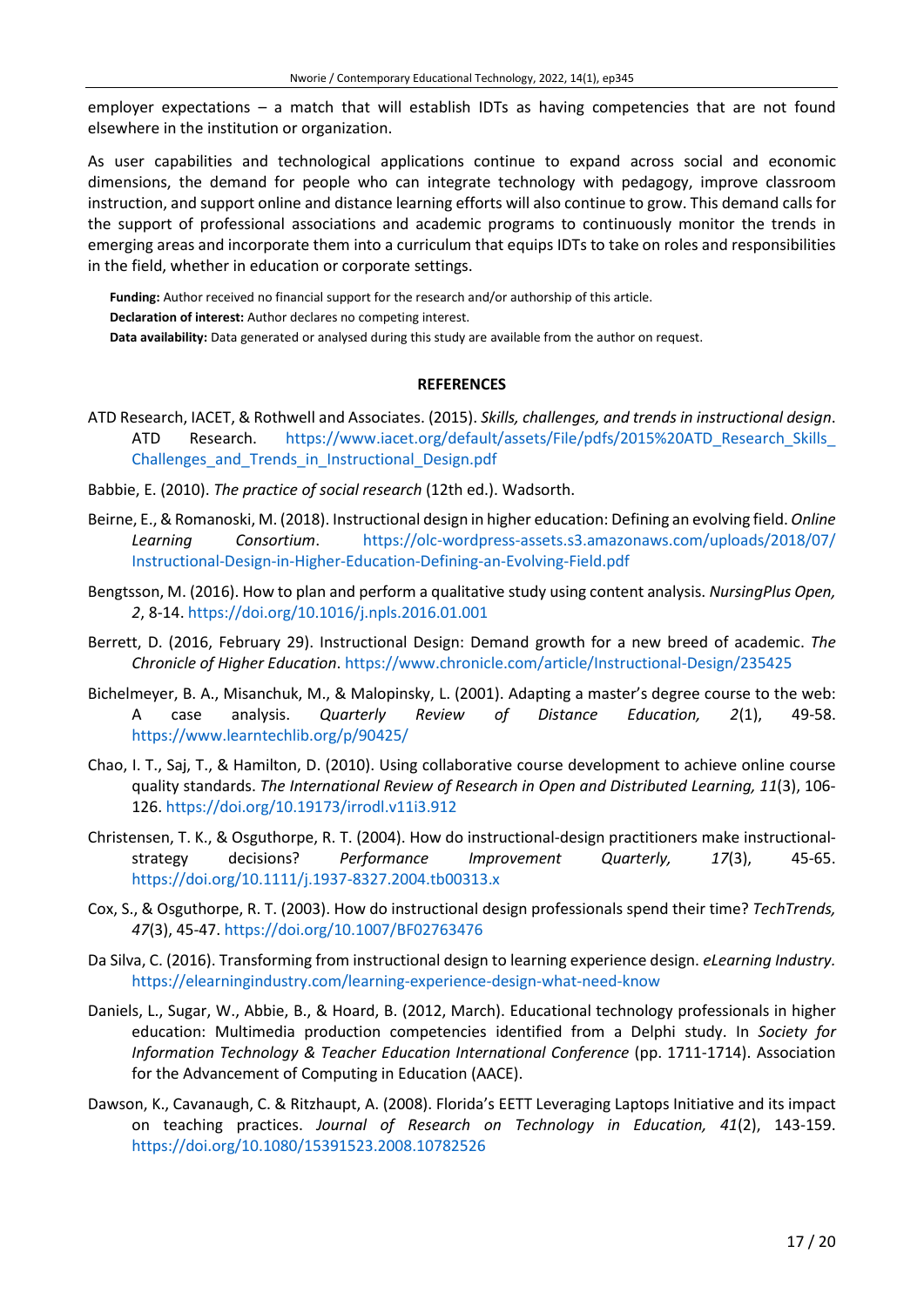- Ertmer, P. A., & Stepich, D. A. (2005). Instructional design expertise: How will we know it when we see it? *Educational Technology,45*(6), 38-43.
- Gilakjani, A. P., Leong, L., & Ismail, H. N. (2013). Teachers' use of technology and constructivism. *International Journal of Modern Education and Computer Science, 4*, 49-63. <https://doi.org/10.5815/ijmecs.2013.04.07>
- Glaser, B., & Strauss, A. (2017). *The discovery of grounded theory: Strategies for qualitative research.* Sociology Press. <https://doi.org/10.4324/9780203793206>
- Graneheim, U. H., Lundman, B. (2004). Qualitative content analysisin nursing research: Concepts, procedures and measures to achieve trustworthiness. *Nurse Education Today, 24*(2), 105-112. <https://doi.org/10.1016/j.nedt.2003.10.001>
- Gray, C. M., Dagli, C., Demiral‐Uzan, M., Ergulec, F., Tan, V., Altuwaijri, A. A., & Boling, E. (2015). Judgment and instructional design: How ID practitioners work in practice. *Performance Improvement Quarterly, 28*(3), 25-49. <https://doi.org/10.1002/piq.21198>
- Halupa, C. (2019). Differentiation of roles: Instructional designers and faculty in the creation of online courses. *International Journal of Higher Education, 8*(1), 55. <https://doi.org/10.5430/ijhe.v8n1p55>
- Hoard, B., Stefaniak, J., Baaki, J., & Draper, D. (2019). The influence of multimedia development knowledge and workplace pressures on the design decisions of the instructional designer. *Educational Technology Research and Development, 67(*6), 1479-1505. <https://doi.org/10.1007/s11423-019-09687-y>
- IBSTPI (International Board of Standards for Training). (2012). *Instructional design competencies.* <https://www.scribd.com/document/240565112/IBSTPI-Competencies2012>
- Intentional Futures. (2016). *Instructional design in higher education*. [https://intentionalfutures.com/work/instructional\\_design](https://intentionalfutures.com/work/instructional_design)
- Irby, T., & Strong, R. (2015). Instructional competencies needed to develop instructionalstrategiesfor mobile learning in fields of agricultural education. *The Quarterly Review of Distance Education, 16(*3), 77-81.
- Irlbeck, S. (2011). Educating for an instructional design and technology future. *The Journal of Applied Instructional Design, 1(*2), 19-23.
- ISTE (2017). ISTE standards. <https://www.iste.org/standards/standards>
- Kang, Y., & Ritzhaupt, A. D. (2015). A job announcement analysis of educational technology professional positions: Knowledge, skills, and abilities. *Journal of Educational Technology Systems, 43*(3), 231-256. <https://doi.org/10.1177/0047239515570572>
- Kenny, R. R., Zhang, Z., Schwier, R. A., & Campbell, K. (2005). A review of what instructional designers do: Questions answered, and questions not asked. *Canadian Journal of Learning and Technology*, *31*(1), 9- 16. <https://doi.org/10.21432/T2JW2P>
- Kilgore, W. (2016). UX to LX: The rise of learner experience design. *EdSurge News.* <https://www.edsurge.com/news/2016-06-20-ux-to-lx-the-rise-of-learnerexperience-design>
- Kim, C., Lee, J., Merril, M., Spector, J., & Van Merrienboer, J. (2008). Foundations for the Future. In J. Spector, M. Merrill, J. Van Merrienboer, & M. Driscoll (Eds.), *Handbook of research on educational communications and technology* (3rd ed.) (pp. 807-815). Taylor & Francis.
- Kim, J. (2015). Instructional designers by the numbers. *Inside Higher Ed.* <https://www.insidehighered.com/blogs/technology-and-learning/instructional-designers-numbers>
- Klein, J. D., & Jun, S. (2014). Skills for instructional design professionals. *Performance Improvement, 53*(2), 41-46. <https://doi.org/10.1002/pfi.21397>
- Klein, J. D., & Kelly, W. Q. (2018). Competencies for instructional designers: A view from employers. *Performance Improvement Quarterly, 31*(3), 225-247. <https://doi.org/10.1002/piq.21257>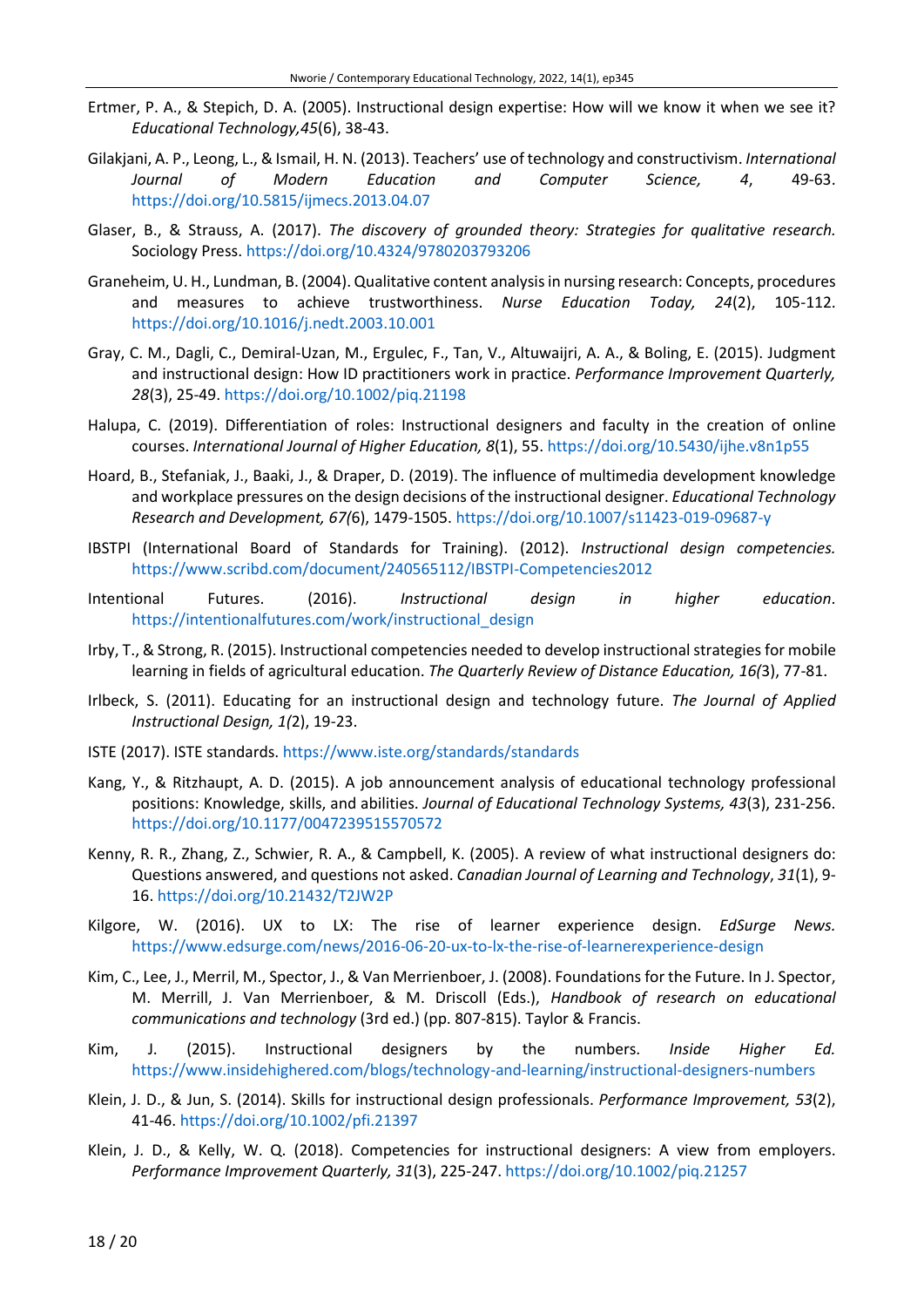- Kumar, S., & Ritzhaupt, A. (2017). What do instructional designersin higher education really do? *International Journal on E-Learning, 16*(4), 371-393.
- Larson, M. B., & Lockee, B. B. (2009). Preparing instructional designers for different career environments: A case study. *Educational Technology Research Development, 57*, 1-24. [https://doi.org/10.1007/s11423-](https://doi.org/10.1007/s11423-006-9031-4) [006-9031-4](https://doi.org/10.1007/s11423-006-9031-4)
- Litchfield, B. C. (2017). Instructional design in higher education. In R. A. Reiser & J. V. Dempsey (Eds.), *Trends and issues in instructional design and technology* (pp. 185-191). Pearson.
- Malamed, C. (2015). Instructional design needs a new name! *eLearning Coach.* [http://theelearningcoach.com/elearning\\_design/isd/new-name-for-id/](http://theelearningcoach.com/elearning_design/isd/new-name-for-id/)
- Mancilla, R. & Frey, B. (2020). A model for developing instructional design professionals for higher education through apprenticeship: Blending theory and practice. *The Journal of Applied Instructional Design*, 9(2). <https://doi.org/10.51869/92rmbf>
- Martin, F., & Ritzhaupt, A. D. (2020). Standards and competencies: For instructional design and technology professionals. In J. K. McDonald& R. E. West (Eds.), *Design for learning: Principles, processes, and praxis* (1st ed.). EdTech Books.
- Miller, S., & Stein. G. (2016). Finding our voice: Instructional designers in higher education. *Educause Review.* [http://er.educause.edu/articles/2016/2/finding-our-voice-instructional-designers-in-higher](http://er.educause.edu/articles/2016/2/finding-our-voice-instructional-designers-in-higher-education)[education](http://er.educause.edu/articles/2016/2/finding-our-voice-instructional-designers-in-higher-education)
- Moallem, M. (1995). *Analysis of job announcements and required competencies for instructional technology professionals* [Paper presentation]*.* American Educational Research Association Annual Meeting, San Francisco, CA. Retrieved from <https://files.eric.ed.gov/fulltext/ED405355.pdf>
- Moskal, T. M. (2012). *Instructional designers in higher education* (Doctoral dissertation). <https://digitalcommons.unl.edu/cehsedaddiss/121/>
- O'Malley, S. (2017). What do instructional designers do? *Inside Higher Ed*. [https://www.](https://www.insidehighered.com/digital-learning/article/2017/08/02/what-do-instructional-designers-do) [insidehighered.com/digital-learning/article/2017/08/02/what-do-instructional-designers-do?](https://www.insidehighered.com/digital-learning/article/2017/08/02/what-do-instructional-designers-do)
- Raynis, M. (2018) Analysis of instructional design job announcements (2016). *Current Issues in Emerging eLearning, 4*(1), 9. <https://scholarworks.umb.edu/ciee/vol4/iss1/9>
- Rios, J. A., Ling, G., Pugh, R., Becker, D., & Bacall, A. (2020). Identifying critical 21st-century skillsfor workplace success: A content analysis of job advertisements. *Educational Researcher, 49*(2), 80-89. <https://doi.org/10.3102/0013189X19890600>
- Ritzhaupt, A. D., & Kumar, S. (2015). Knowledge and skills needed by instructional designers in higher education. *Performance Improvement Quarterly*, *28*(3), 51-69. <https://doi.org/10.1002/piq.21196>
- Ritzhaupt, A. D., & Martin, F. (2014). Development and validation of the educational technologist multimedia competency survey. *Educational Technology Research and Development*, *62*(1), 13-33. <https://doi.org/10.1007/s11423-013-9325-2>
- Ritzhaupt, A. D., Martin, F., Pastore, R., & Kang, Y. (2018). Development and validation of the educational technologist competencies survey (ETCS): Knowledge, skills, and abilities. *Journal of Computing in Higher Education*, *30*(1), 3-33. <https://doi.org/10.1007/s12528-017-9163-z>
- Ritzhaupt, A., Martin, F., & Daniels, K. (2010). Multimedia competencies for an educational technologist: A survey of professionals and job announcement analysis. *Journal of Educational Multimedia and Hypermedia*, *19*(4), 421-449.
- Ritzhaupt, D., Stefaniak, J., Conklin, S., & Budhrani, K. (2020). A Study on the Services Motivating Instructional Designers in Higher Education to Engage in Professional Associations. *The Journal of Applied Instructional Design*, *9*(2), 27. <https://doi.org/10.51869/adrjssckb>